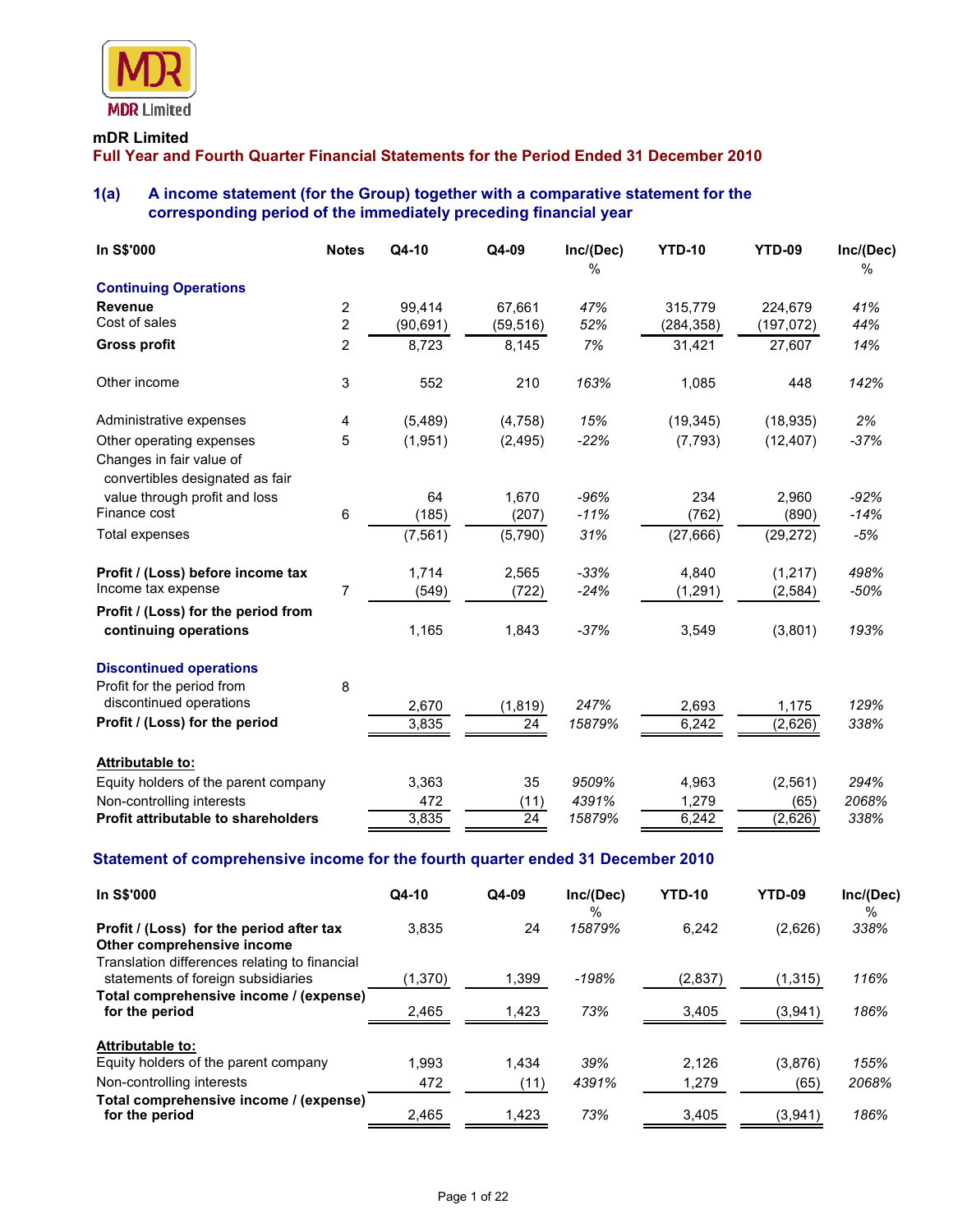## **1(a)(i) Breakdown and explanatory notes to the income statement**

**Note 1** Operation profit / (loss) after tax from continuing operations is derived at after charging/(crediting) the following:

| In S\$'000                                            | Q4-10 | Q4-09   | <b>YTD-10</b> | YTD-09   |
|-------------------------------------------------------|-------|---------|---------------|----------|
| Profit / (Loss) for the period                        | 1,165 | 1,843   | 3,549         | (3,801)  |
| Adjusted for:                                         |       |         |               |          |
| Changes in fair value of convertible notes/bonds      | (64)  | (1,670) | (234)         | (2,960)  |
| Loss / (Gain) on disposal of plant and equipment      | (53)  | 125     |               | 497      |
| Allowance/(Reversal) of impairment for plant          |       |         |               |          |
| and equipment                                         |       | 22      | 62            |          |
| Plant and equipment written off                       | 10    |         | 13            | 2        |
| Impairment of goodwill on consolidation               |       | 150     |               | 3,237    |
| Allowance / (Reversal) for doubtful debts - trade     | 54    | (5)     | 54            | 26       |
| Allowance / (Reversal) for doubtful debts - non-trade | 43    | (63)    | 64            | 759      |
| Bad debts written off - trade                         |       | 20      |               | 86       |
| Bad debts written off - non-trade                     |       | (6)     | 11            | (43)     |
| Liabilities written back                              | (206) | (30)    | (211)         | (30)     |
| Foreign exchange (gain) / loss                        | 76    | 96      | (58)          | 492      |
| Provision for closure of subsidiaries                 | 438   | 155     | 765           | 155      |
| Provision for inventory obsolescence                  | 170   | 256     | 847           | 379      |
| Total adjustments                                     | 476   | (950)   | 1,327         | 2,600    |
| Operation profit/(loss) after tax                     | 1,641 | 893     | 4,876         | (1, 201) |

#### **Note 2** Revenue, cost of sales and gross profit

The Group operates in two business segments – After Market Services ("AMS") and Distribution Management Solutions ("DMS'). The breakdown of revenue and cost of goods sold and spare parts are as follows:

| In S\$'000                                | Q4-10     | Q4-09     | <b>YTD-10</b> | <b>YTD-09</b> |
|-------------------------------------------|-----------|-----------|---------------|---------------|
| <b>Revenue</b>                            |           |           |               |               |
| AMS                                       | 4,286     | 4,990     | 18,775        | 19,783        |
| <b>DMS</b>                                | 95,128    | 62,671    | 297,004       | 204,896       |
|                                           | 99,414    | 67,661    | 315,779       | 224,679       |
| <b>Cost of Goods Sold and Spare Parts</b> |           |           |               |               |
| AMS                                       | (3,015)   | (3,099)   | (12, 266)     | (11, 675)     |
| <b>DMS</b>                                | (87,676)  | (56, 417) | (272,092)     | (185,397)     |
|                                           | (90, 691) | (59, 516) | (284, 358)    | (197,072)     |
| <b>Gross Profit</b>                       |           |           |               |               |
| <b>AMS</b>                                | 1,271     | 1,891     | 6,509         | 8,108         |
| <b>DMS</b>                                | 7,452     | 6,254     | 24,912        | 19,499        |
|                                           | 8,723     | 8,145     | 31,421        | 27,607        |
| GP%                                       |           |           |               |               |
| <b>AMS</b>                                | 30%       | 38%       | 35%           | 41%           |
| <b>DMS</b>                                | 8%        | 10%       | 8%            | 10%           |
|                                           | 9%        | 12%       | 10%           | 12%           |

Total gross profits for 4Q-10 and YTD-10 improved over the previous year's comparative periods due to higher sales volume, mainly from DMS, as demand for mobile phones continues to remain buoyant.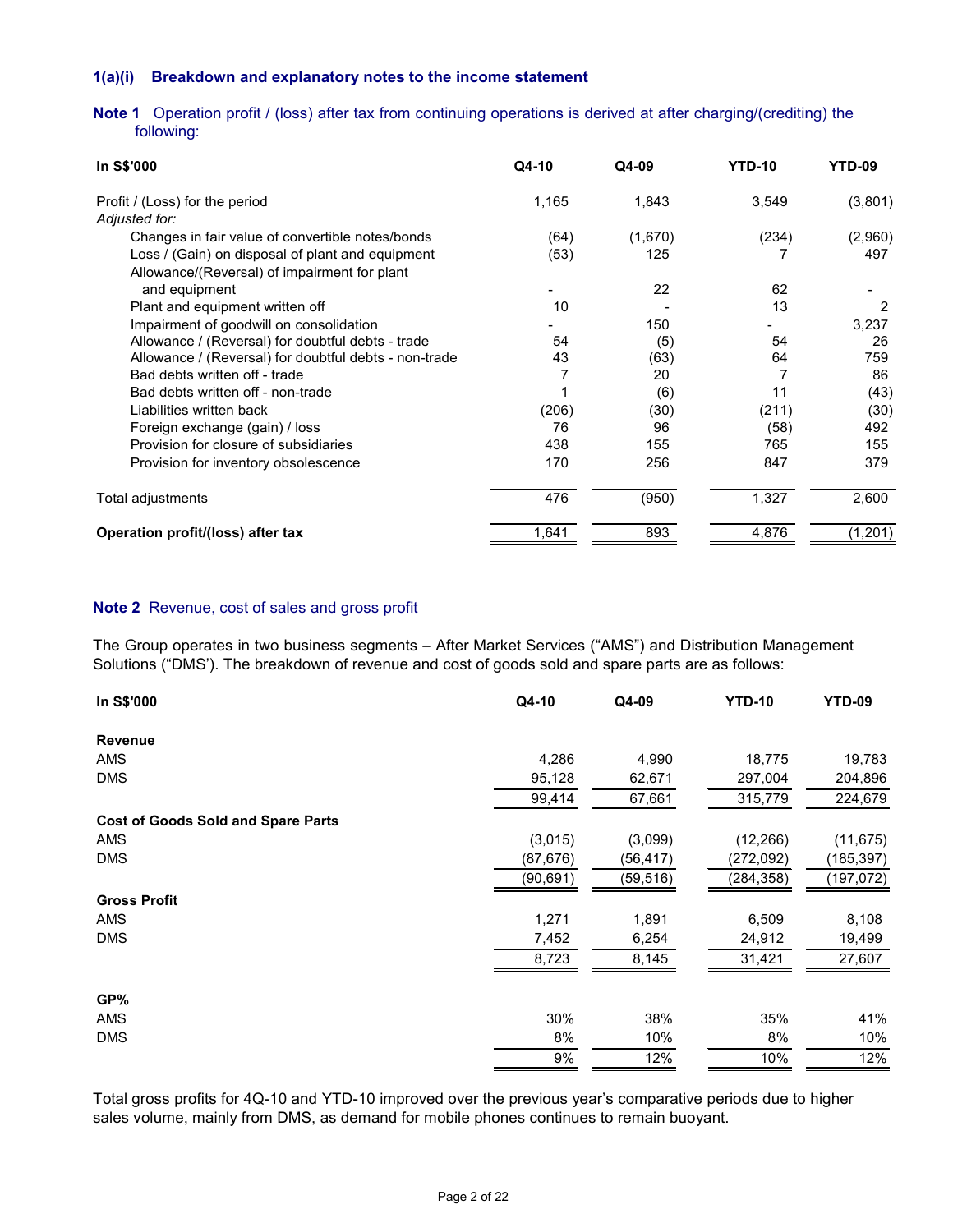## **Note 3** Other income consists of the following:

| In S\$'000                      | Q4-10 | Q4-09          | <b>YTD-10</b> | YTD-09          |
|---------------------------------|-------|----------------|---------------|-----------------|
| Interest income                 | 2     | 4              | 9             | 12 <sup>°</sup> |
| Rental income                   | 176   | 166            | 653           | 349             |
| Bad debts recovered - non-trade | 152   | $\blacksquare$ | 152           | ۰               |
| Liabilities written back        | 206   | 30             | 211           | 30              |
| Others                          | 16    | 10             | 60            | 57              |
|                                 | 552   | 210            | 1,085         | 448             |

#### **Note 4** Administrative expenses

The administrative expenses comprise mainly staff cost.

| In S\$'000        | Q4-10 | Q4-09 | <b>YTD-10</b> | <b>YTD-09</b> |
|-------------------|-------|-------|---------------|---------------|
| <b>Staff Cost</b> |       |       |               |               |
| AMS               | 1,306 | 853   | 6,012         | 6,716         |
| <b>DMS</b>        | 2,240 | 2,139 | 8,161         | 7,354         |
|                   | 3,546 | 2,992 | 14,173        | 14,070        |

Included in staff cost is share option expense of \$5,000 (4Q-09: \$172,000).

Q4-09 AMS staff cost of \$853,000 was net of bonus reversal amounting to \$588,000.

## **Note 5** Other operating expenses consist of the following:

| In S\$'000                                           | Q4-10 | Q4-09 | <b>YTD-10</b> | YTD-09 |
|------------------------------------------------------|-------|-------|---------------|--------|
| Rental expenses                                      | 1,423 | 1.673 | 5,989         | 6,007  |
| Depreciation expenses                                | 220   | 227   | 797           | 965    |
| Allowance / (Reversal) of impairment for plant       |       |       |               |        |
| and equipment                                        |       | 22    | 62            |        |
| Plant and equipment written off                      | 10    |       | 13            | 2      |
| Impairment of goodwill on consolidation              |       | 150   |               | 3,237  |
| Loss / (Gain) on disposal of plant and equipment     | (53)  | 125   | 7             | 497    |
| Allowance / (Reversal) for doubtful debts - trade    | 54    | (5)   | 54            | 26     |
| Allowance/ (Reversal) for doubtful debts - non-trade | 43    | (63)  | 64            | 759    |
| Bad debts written off - trade                        | 7     | 20    |               | 86     |
| Bad debts written off - non-trade                    |       | (6)   | 11            | (43)   |
| Provision for inventory obsolescence                 | 170   | 256   | 847           | 379    |
| Foreign exchange (gain) / loss*                      | 76    | 96    | (58)          | 492    |
|                                                      | 1,951 | 2,495 | 7,793         | 12,407 |

 \* The foreign exchange loss (gain) mainly arose from revaluation of inter-company balances denominated in United States Dollar and Singapore Dollar against respective entity's functional currency.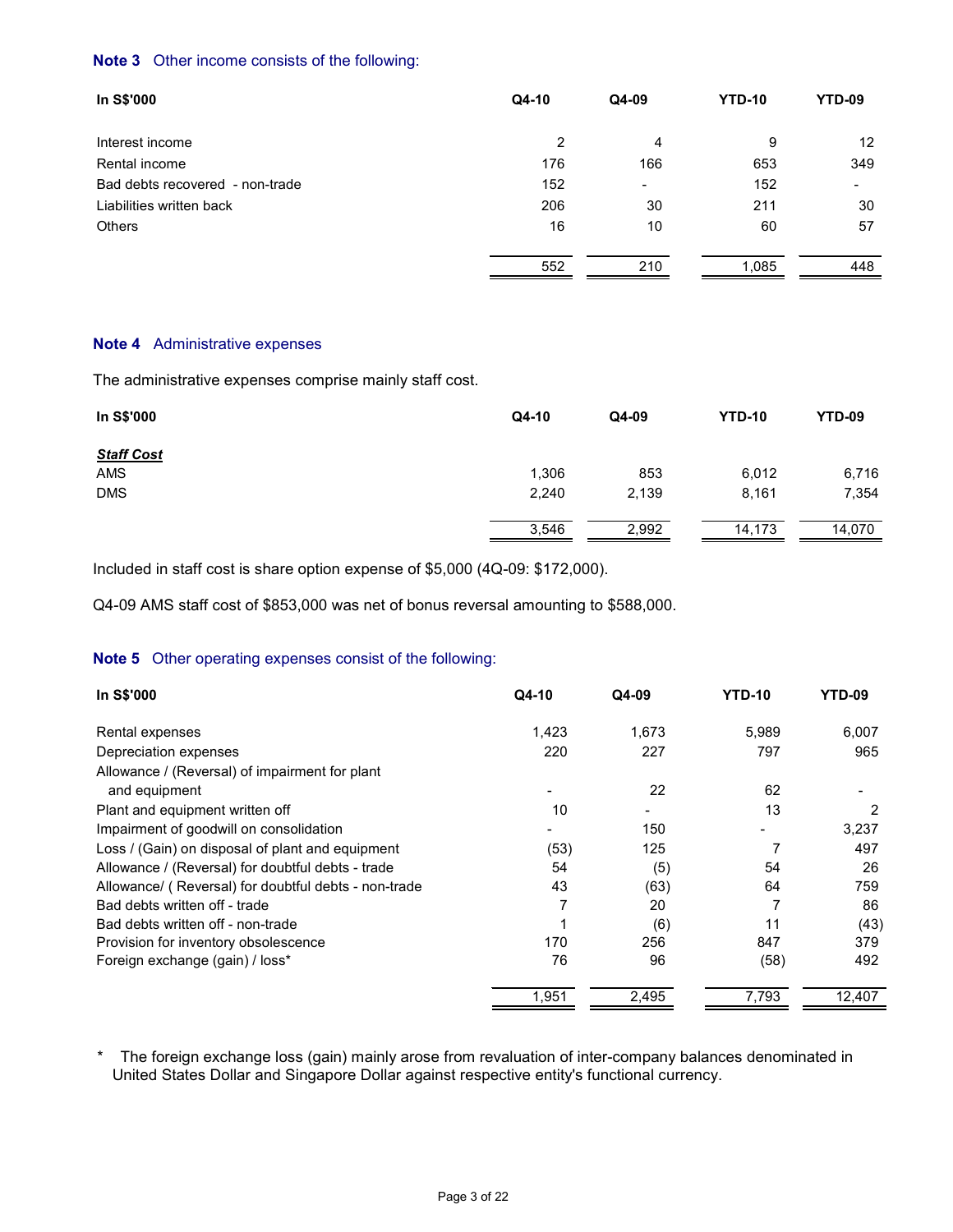#### **Note 6** Finance cost

Finance cost comprises mainly interest expense arising from loans drawn down for operating and investing activities.

#### **Note 7** Income tax expense

 The tax expense provision is calculated for profitable subsidiaries before group relief is taken into consideration.

#### **Note 8** Income statement disclosures for discontinued operations

| In S\$'000                                     | Q4-10 | Q4-09    | <b>YTD-10</b> | YTD-09   |
|------------------------------------------------|-------|----------|---------------|----------|
| <b>Revenue</b>                                 |       | 794      | 139           | 5,236    |
| Cost of sales                                  |       | (144)    | (236)         | (1, 359) |
| Gross profit / (loss)                          |       | 650      | (97)          | 3,877    |
| Other operating income                         | 4     | (11)     | 133           | 34       |
| Administrative expenses #                      | 4     | 223      | (380)         | (2,714)  |
| Other operating expenses                       | (86)  | (293)    | (1, 411)      | 2,356    |
| Finance costs                                  |       |          | (10)          | (2)      |
| (Loss) / Profit before income tax              | (78)  | 569      | (1,765)       | 3,551    |
| Income tax expense                             | (7)   | (4)      | (7)           | 8        |
| (Loss) / Profit for the period                 | (85)  | 565      | (1,772)       | 3,559    |
| Gain / (loss) arising from de-consolidation of |       |          |               |          |
| disposed subsidiaries                          | 2,755 | (2, 384) | 4,465         | (2, 384) |
| Profit / (loss) from discontinued operations   | 2,670 | (1,819)  | 2,693         | 1,175    |

# Reversal of expenses resulting in credit balance in administrative expenses for Q4-10 and Q4-09.

#### 2009

The Group commenced liquidation of its wholly-owned subsidiaries Accord Customer Care Solutions (Aust) Pty. Ltd., Accord Customer Care Solutions (NSW) Pty. Ltd. and Accord Customer Care Solutions (Network) Pty. Ltd. in December 2009 and deregistered mDR (HK) Limited in September 2009.

#### 2010

The Group deregistered ACCS PRC Limited, a wholly-owned dormant subsidiary held through Accord Customer Care Solution (Asia) Limited in 1Q 2010.

The Group commenced liquidation of its wholly-owned subsidiary mDR (New Zealand) Ltd in May 2010.

The Group disposed its wholly-owned subsidiaries Accord Customer Care Solution (Asia) Limited, Accord Customer Care Solutions (Suzhou) Co Ltd and Accord CCS (Thailand) Co. Ltd, and majority-owned subsidiary Pacific Cellular (Thailand) Limited to unrelated parties at S\$1 each in September 2010.

The Group disposed its wholly owned subsidiaries mDR Services (India) Private Limited and Accord Customer Care Solutions (India) Private Limited to unrelated parties at Indian Rp1 each in November 2010.

The Group deregistered its wholly-owned subsidiary PT Accord Express Customer Care Solutions and majority-owned subsidiary PT Accord Customer Care Solutions in December 2010.

The gain arising from de-consolidation of above subsidiaries is mainly derived from reversal of foreign currency translation and payable amount (see Note A under 1(c) on page 10).

The comparative statement of comprehensive income has been re-presented to show the discontinued operations separately from continuing operations.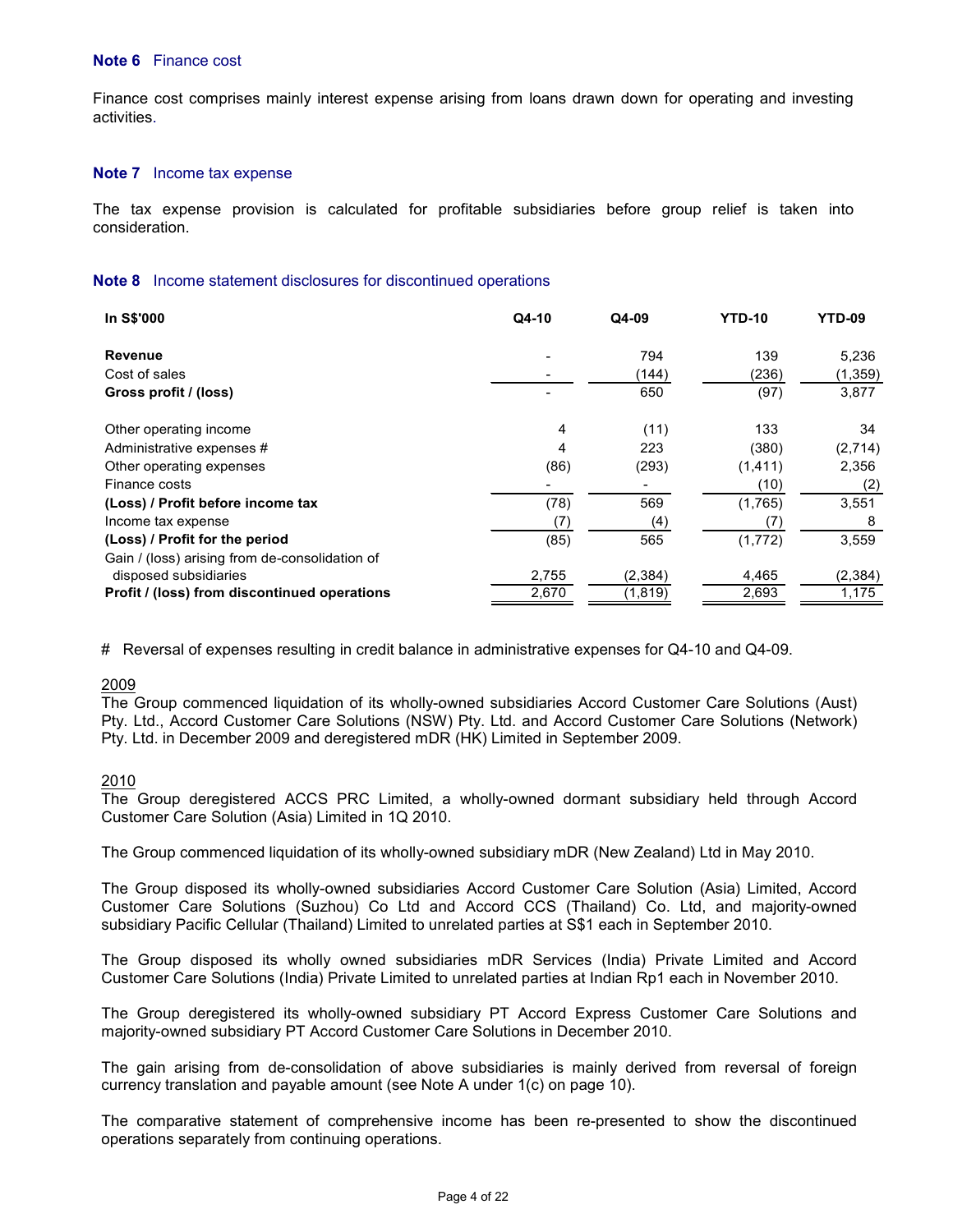#### **1(b)(i) Statement of financial position (for the issuer and Group), together with a comparative statement as at the end of the immediately preceding financial year**

|                                          |                         |           | Group      | Company   |            |
|------------------------------------------|-------------------------|-----------|------------|-----------|------------|
| In S\$'000                               | <b>Notes</b>            | 31-Dec-10 | 31-Dec-09  | 31-Dec-10 | 31-Dec-09  |
| <b>ASSETS</b>                            |                         |           |            |           |            |
| <b>Current assets</b>                    |                         |           |            |           |            |
| Cash and bank balances                   |                         | 12,025    | 9,180      | 2,975     | 492        |
| Cash pledged                             |                         | 2,224     | 1,715      |           |            |
| Trade receivables                        | 1                       | 23,260    | 27,348     | 820       | 6,072      |
| Other receivables and prepayments        | $\overline{\mathbf{c}}$ | 3,768     | 4,503      | 12,243    | 9,065      |
| Inventories                              | 3                       | 13,124    | 10,964     | 375       | 330        |
| <b>Total current assets</b>              |                         | 54,401    | 53,710     | 16,413    | 15,959     |
| <b>Non-current assets</b>                |                         |           |            |           |            |
| Investment in subsidiaries               |                         |           |            | 9,936     | 10,002     |
| Plant and equipment                      |                         | 2,101     | 2,040      | 68        | 114        |
| Other goodwill                           |                         | 2,350     | 2,350      |           |            |
| <b>Total non-current assets</b>          |                         | 4,451     | 4,390      | 10,004    | 10,116     |
|                                          |                         |           |            |           |            |
| <b>Total assets</b>                      |                         | 58,852    | 58,100     | 26,417    | 26,075     |
| <b>Current liabilities</b>               |                         |           |            |           |            |
| <b>Bank overdrafts</b>                   |                         | 8,678     | 8,850      | 2,037     | 2,203      |
| Convertible notes / bonds                | 4                       | 5,350     | 8,050      | 5,350     | 8,050      |
| Fair Value adjustment of<br>convertibles |                         | 589       | 813        | 589       | 813        |
|                                          | 4<br>5                  | 12,976    | 15,628     | 537       | 558        |
| Trade payables<br>Other payables         | 6                       | 10,948    | 12,917     | 5,092     | 11,505     |
| Income tax payable                       |                         | 1,652     | 1,490      |           |            |
| <b>Total current liabilities</b>         |                         |           |            |           |            |
|                                          |                         | 40,193    | 47,748     | 13,605    | 23,129     |
| <b>Non-current liability</b>             |                         |           |            |           |            |
| Deferred tax                             |                         | 274       | 237        |           |            |
| <b>Total non-current liability</b>       |                         | 274       | 237        |           |            |
| <b>Equity</b>                            |                         |           |            |           |            |
| Issued capital                           |                         | 109,456   | 104,466    | 109,456   | 104,466    |
| Capital redemption reserve               |                         | 22        | 22         | 22        | 22         |
| Share options reserve                    |                         | 1,761     | 1,836      | 1,761     | 1,836      |
| Foreign currency translation reserve     |                         | 137       | 2,974      |           |            |
| Revenue reserve                          |                         | (96, 667) | (101, 719) | (98, 427) | (103, 378) |
| Equity attributable to owners of         |                         |           |            |           |            |
| the parent company                       |                         | 14,709    | 7,579      | 12,812    | 2,946      |
| Minority interests                       |                         | 3,676     | 2,536      |           |            |
| <b>Total equity and liabilities</b>      |                         | 58,852    | 58,100     | 26,417    | 26,075     |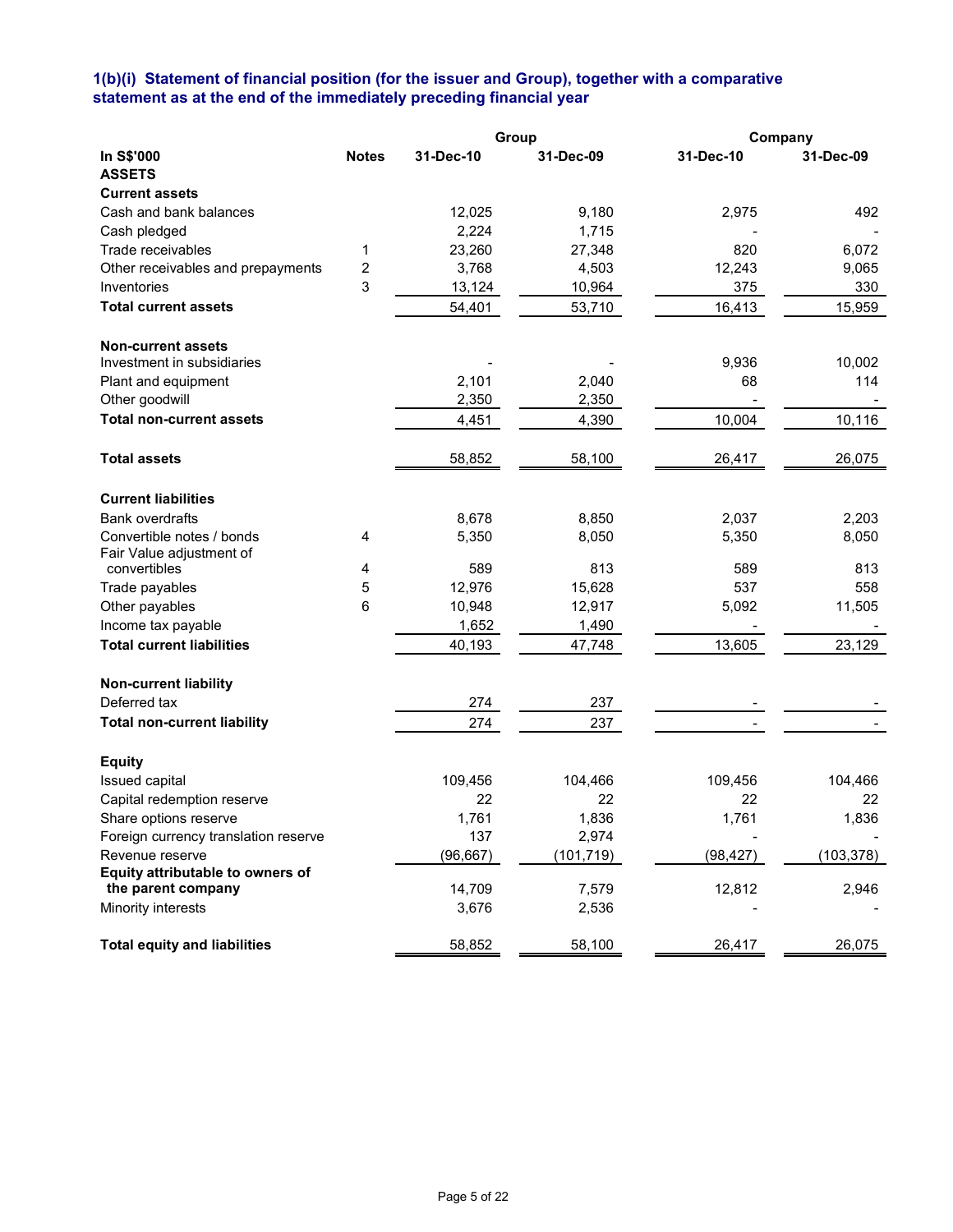#### **Notes**

#### **1 Trade receivables**

 The Group's trade receivables turnover as at 31 December 2010 is 29 days (31 December 2009: 44 days).

## **2 Other receivables and prepayments**

The Group's other receivables and prepayments mainly consist of the following:

| <b>S\$'000</b>    | 31-Dec-10 | 31-Dec-09 |
|-------------------|-----------|-----------|
| Rental deposits   | 1.590     | 1,663     |
| Other receivables | 1.987     | 853       |
| Prepayments       | 123       | 802       |

Other receivables of \$1.9 million as at 31 December 2010 mainly comprised credit notes of \$0.9 million to be received from principals in relation to sell through, advertising and promotion support, and advanced payment of \$0.7 million for goods purchased.

## **3 Inventories**

 The Group's inventory turnover is 15 days for the period ended 31 December 2010 (31 December 2009: 18 days).

Group inventory as at 31 December 2010 is \$13.1 million (31 December 2009: \$11.0 million)

## **4 Convertible notes**

 On 30 January 2008, the Company received approval from shareholders for the issue of an aggregate amount of 1.5% equity linked redeemable non-recallable structured convertible notes ("Notes") that are due in 2011 amounting to \$32,000,000. As at 31 December 2010, the Company has issued a total of \$12,000,000 (31 December 2009: \$7,500,000) and the holder of the convertible notes has converted \$11,950,000 (31 December 2009: \$6,950,000) into equity shares of the Company and the balance of \$50,000 (31 December 2009: \$550,000) has been disclosed as current liability which is convertible into equity shares or due for redemption on demand at the option of the holder.

 Subsequent to the Balance Sheet date, the Notes expired on 17 February 2011 with all outstanding notes fully converted into equity shares.

## **Convertible bonds**

 On 25 February 2008, the Group entered into a three-year debt restructuring agreement with three lenders for a conversion debt of \$12,000,000. Under the agreement, a conversion debt of \$12,000,000 shall be repaid and discharged by way of conversion into 3.75% Class A convertible bonds due in 2010.

 The Group has not complied with one of its debt covenants pursuant to the convertible bonds agreements and as a result the loan facilities are repayable on demand and have been disclosed as current liability in these financial statements. However, the Group has commenced monthly instalment payments of its outstanding borrowings with the banks since 31 January 2010 under a proposed debt restructuring plan. The banks are currently reviewing the documentation for the proposed debt restructuring plan.

#### **Fair value adjustment of convertibles**

The above notes / bonds contain embedded conversion features and the Company has designated the combined contracts at fair value through profit or loss. Changes in the fair value of these convertible notes / bonds have been included in the statement of comprehensive income for the period.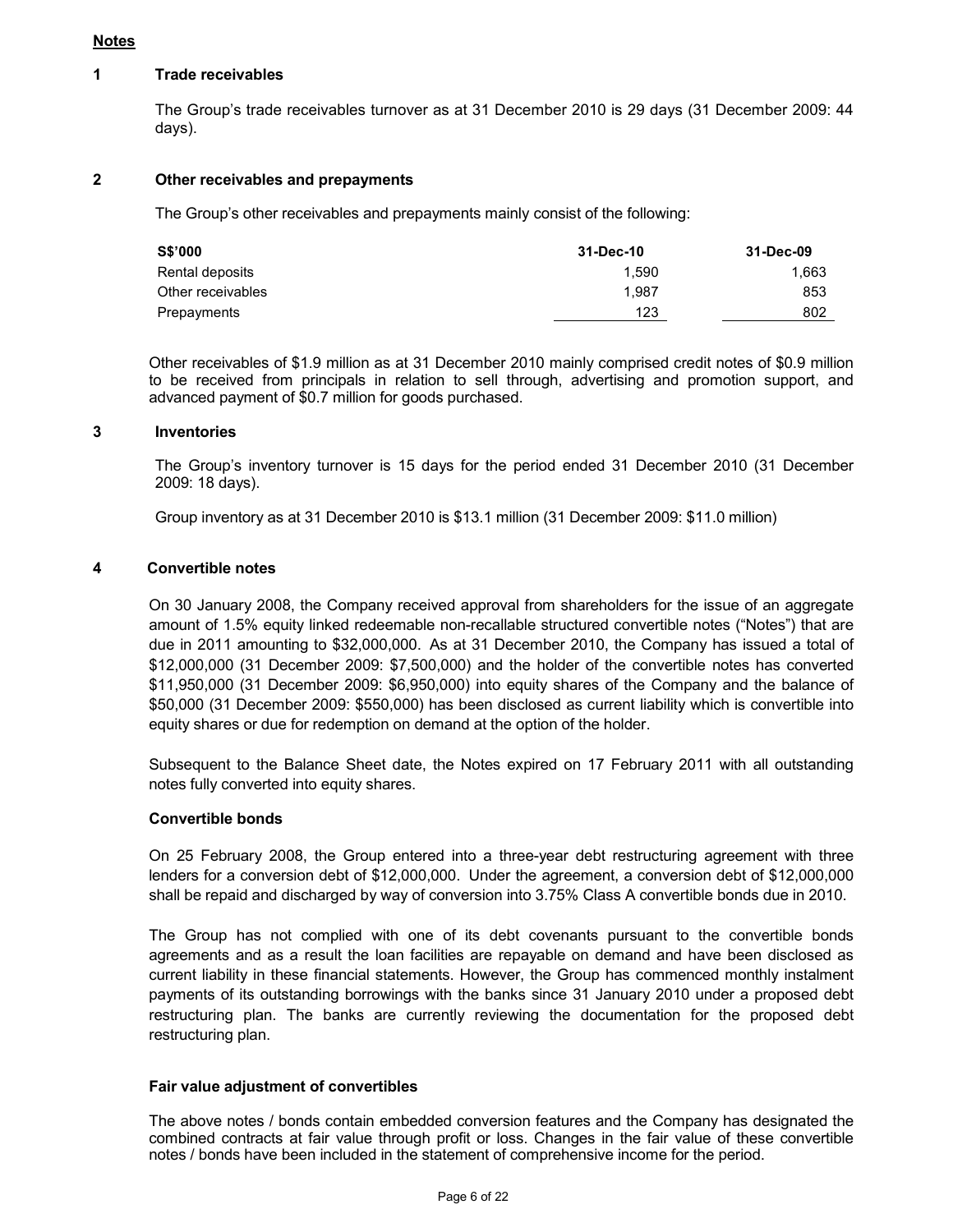## **5 Trade payables**

 The Group's trade payables turnover is 18 days as at 31 December 2010 (31 December 2009: 26 days). A decrease in trade payables is mainly due to lower utilisation of credit lines upon payment of outstanding payables when they fall due.

#### **6 Other payables**

The Group's other payables mainly consist of the following:

| <b>S\$'000</b>                                                | 31-Dec-10 | 31-Dec-09 |
|---------------------------------------------------------------|-----------|-----------|
| Advertising, promotion and sell through funds from principals | 2.799     | 2.374     |
| Other payables to third parties                               | 1.313     | 1.371     |
| Accrued staff costs                                           | 1.242     | 900       |
| Rebates owing to franchisees                                  | 1.961     | 2.574     |
| Accrued purchases                                             | 520       | 1.069     |
| Other accrued operating expenses                              | 836       | 1,763     |

Other payables have decreased since December 2009 due to de-consolidation of certain subsidiaries upon disposals.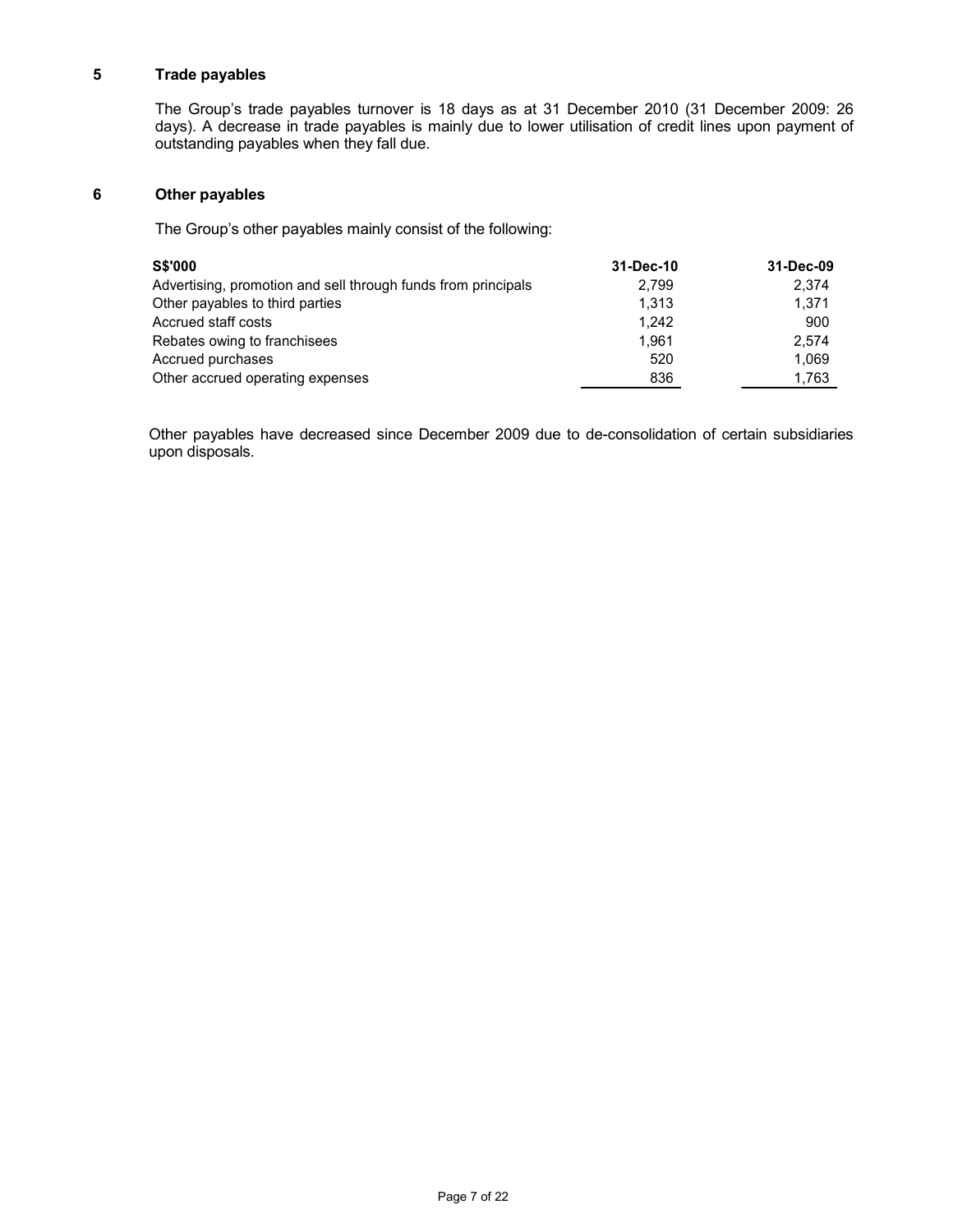## **1(b)(ii) Aggregate amount of Group's borrowings and debt securities**

## **Amount repayable in one year or less, or on demand**

|                  | As at 31-Dec-10    | As at 31-Dec-09  |                      |  |
|------------------|--------------------|------------------|----------------------|--|
| Secured (\$'000) | Unsecured (\$'000) | Secured (\$'000) | Unsecured<br>(S'000) |  |
| -                | 14.028             | -                | 16.900               |  |

# Note :

The unsecured borrowings of \$14.0 million comprises of:

- a) \$8.7 million bank overdraft facilities and
- b) \$5.3 million convertible notes / bonds *[Refer to 1(d)(ii) on page 14]*

## **Amount repayable after one year**

|                  | As at 31-Dec-10    | As at 31-Dec-09  |                      |  |
|------------------|--------------------|------------------|----------------------|--|
| Secured (\$'000) | Unsecured (\$'000) | Secured (\$'000) | Unsecured<br>(S'000) |  |
| -                | -                  |                  |                      |  |

## **Details of collateral**

Not applicable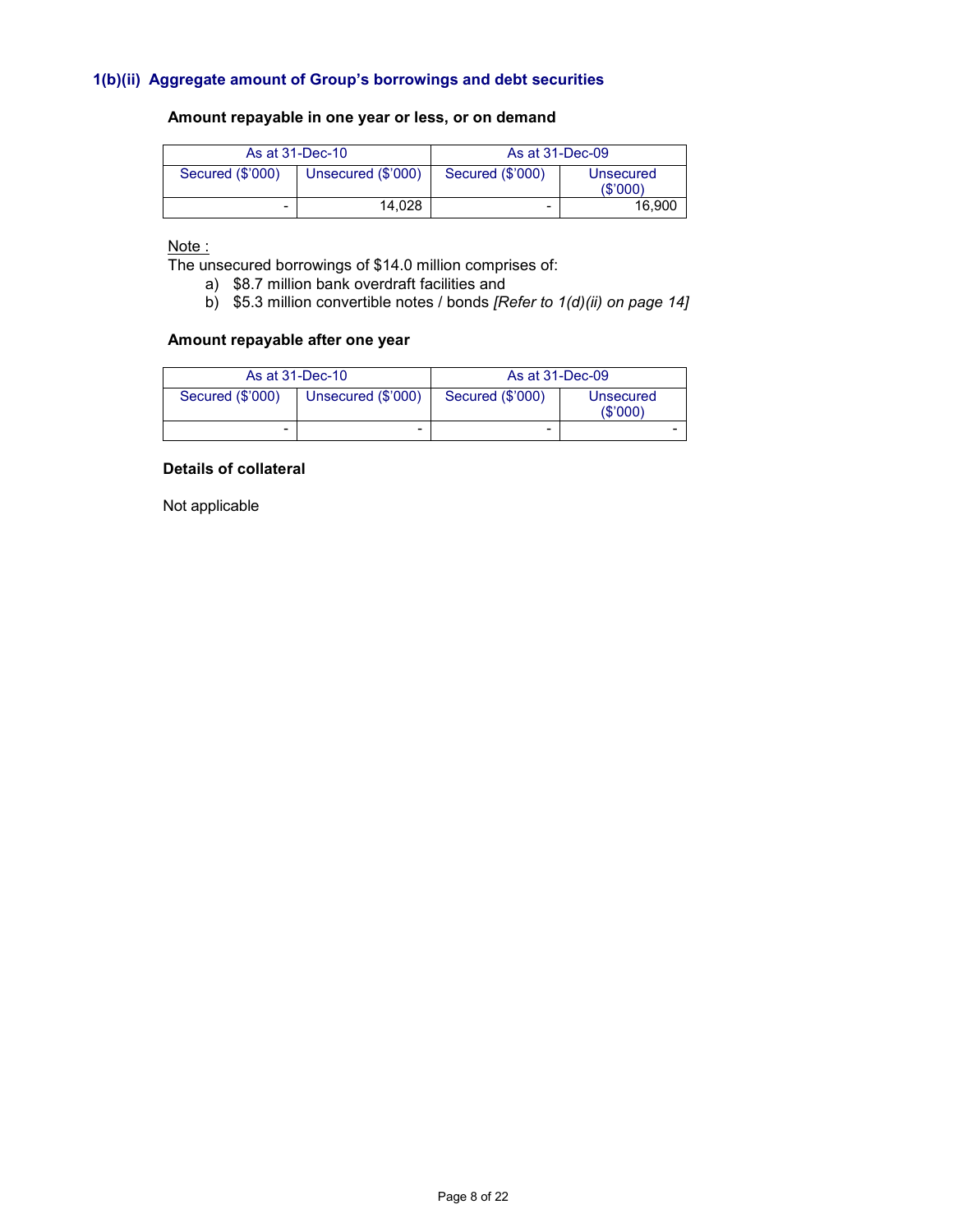#### **1(c) A statement of cash flows (for the Group), together with a comparative statement for the corresponding period of the immediately preceding financial year**

| <b>Operating activities</b><br>1,714<br>2,565<br>4,840<br>Profit / (Loss) before income tax from continuing operations<br>Profit / (Loss) before income tax from discontinued operations<br>2,677<br>2,700<br>(1, 815)<br>4,391<br>750<br>7,540<br>Adjustments for:<br>220<br>250<br>819<br>Depreciation expense<br>185<br>772<br>206<br>Interest expense<br>Interest income<br>(2)<br>(6)<br>(10)<br>183<br>(Gain) / (Loss) on disposal of plant and equipment<br>(53)<br>14<br>Provision for inventory obsolescence<br>273<br>1,022<br>170<br>Allowance / (Reversal) for impairment of plant and equipment<br>3<br>267<br>62<br>Impairment of goodwill on consolidation | (1, 217)<br>1,167<br>(50)<br>1,107<br>892<br>(26)<br>560<br>396<br>246<br>3,087<br>150<br>2,384 |
|---------------------------------------------------------------------------------------------------------------------------------------------------------------------------------------------------------------------------------------------------------------------------------------------------------------------------------------------------------------------------------------------------------------------------------------------------------------------------------------------------------------------------------------------------------------------------------------------------------------------------------------------------------------------------|-------------------------------------------------------------------------------------------------|
|                                                                                                                                                                                                                                                                                                                                                                                                                                                                                                                                                                                                                                                                           |                                                                                                 |
|                                                                                                                                                                                                                                                                                                                                                                                                                                                                                                                                                                                                                                                                           |                                                                                                 |
|                                                                                                                                                                                                                                                                                                                                                                                                                                                                                                                                                                                                                                                                           |                                                                                                 |
|                                                                                                                                                                                                                                                                                                                                                                                                                                                                                                                                                                                                                                                                           |                                                                                                 |
|                                                                                                                                                                                                                                                                                                                                                                                                                                                                                                                                                                                                                                                                           |                                                                                                 |
|                                                                                                                                                                                                                                                                                                                                                                                                                                                                                                                                                                                                                                                                           |                                                                                                 |
|                                                                                                                                                                                                                                                                                                                                                                                                                                                                                                                                                                                                                                                                           |                                                                                                 |
|                                                                                                                                                                                                                                                                                                                                                                                                                                                                                                                                                                                                                                                                           |                                                                                                 |
|                                                                                                                                                                                                                                                                                                                                                                                                                                                                                                                                                                                                                                                                           |                                                                                                 |
|                                                                                                                                                                                                                                                                                                                                                                                                                                                                                                                                                                                                                                                                           |                                                                                                 |
|                                                                                                                                                                                                                                                                                                                                                                                                                                                                                                                                                                                                                                                                           |                                                                                                 |
| 150                                                                                                                                                                                                                                                                                                                                                                                                                                                                                                                                                                                                                                                                       |                                                                                                 |
| Impairment of other goodwill<br>114<br>10                                                                                                                                                                                                                                                                                                                                                                                                                                                                                                                                                                                                                                 |                                                                                                 |
| Plant and equipment written off                                                                                                                                                                                                                                                                                                                                                                                                                                                                                                                                                                                                                                           |                                                                                                 |
| (Gain) / Loss on disposal of subsidiaries<br>(2,755)<br>(4, 465)<br>2,384                                                                                                                                                                                                                                                                                                                                                                                                                                                                                                                                                                                                 |                                                                                                 |
| Bad debts written off - trade<br>7<br>7<br>12<br>Bad debts written off - non-trade<br>41<br>1                                                                                                                                                                                                                                                                                                                                                                                                                                                                                                                                                                             |                                                                                                 |
| Bad debts written back - trade                                                                                                                                                                                                                                                                                                                                                                                                                                                                                                                                                                                                                                            |                                                                                                 |
| (66)<br>557                                                                                                                                                                                                                                                                                                                                                                                                                                                                                                                                                                                                                                                               |                                                                                                 |
| 183<br>Allowance / (Reversal) for doubtful debts - trade<br>53<br>476<br>150                                                                                                                                                                                                                                                                                                                                                                                                                                                                                                                                                                                              | 588<br>779                                                                                      |
| (43)<br>Allowance / (Reversal) for doubtful debts - non-trade<br>172<br>Share-based payments<br>14                                                                                                                                                                                                                                                                                                                                                                                                                                                                                                                                                                        | 172                                                                                             |
| 5                                                                                                                                                                                                                                                                                                                                                                                                                                                                                                                                                                                                                                                                         |                                                                                                 |
| Changes in fair value of convertible notes/bonds                                                                                                                                                                                                                                                                                                                                                                                                                                                                                                                                                                                                                          |                                                                                                 |
| designated as fair value through profit or loss<br>(64)<br>(1,670)<br>(234)                                                                                                                                                                                                                                                                                                                                                                                                                                                                                                                                                                                               | (2,960)                                                                                         |
| (336)<br>Liabilities written back<br>(227)<br>(105)                                                                                                                                                                                                                                                                                                                                                                                                                                                                                                                                                                                                                       | (105)                                                                                           |
| 122<br>196<br>Net foreign exchange losses / (gains)<br>2,594                                                                                                                                                                                                                                                                                                                                                                                                                                                                                                                                                                                                              | (120)                                                                                           |
| 2,216<br>5,937<br>6,186<br>Operating cash flows before movements in working capital                                                                                                                                                                                                                                                                                                                                                                                                                                                                                                                                                                                       | 7,100                                                                                           |
| Trade receivables<br>1,992<br>3,782<br>(4, 720)                                                                                                                                                                                                                                                                                                                                                                                                                                                                                                                                                                                                                           | (12)                                                                                            |
| 274<br>Other receivables and prepayments<br>7<br>(872)                                                                                                                                                                                                                                                                                                                                                                                                                                                                                                                                                                                                                    | 1,291                                                                                           |
| 136<br>(3, 202)<br>Inventories<br>(4, 743)                                                                                                                                                                                                                                                                                                                                                                                                                                                                                                                                                                                                                                | (2,922)                                                                                         |
| Trade payables<br>(255)<br>(4,067)<br>(2, 296)                                                                                                                                                                                                                                                                                                                                                                                                                                                                                                                                                                                                                            | (2,720)                                                                                         |
| Other payables<br>(1,613)<br>5,292<br>(234)                                                                                                                                                                                                                                                                                                                                                                                                                                                                                                                                                                                                                               | 1,794                                                                                           |
| (2, 129)<br>1,706<br>4,243<br>Cash (used in) / generated from operations                                                                                                                                                                                                                                                                                                                                                                                                                                                                                                                                                                                                  | 4,531                                                                                           |
| 10<br>Interest received<br>2<br>6                                                                                                                                                                                                                                                                                                                                                                                                                                                                                                                                                                                                                                         | 26                                                                                              |
| (487)<br>(152)<br>(1,020)<br>Income tax paid                                                                                                                                                                                                                                                                                                                                                                                                                                                                                                                                                                                                                              | (1,755)                                                                                         |
| 3,233<br>1,560<br>Net cash (used in) / generated from operating activities<br>(2,614)                                                                                                                                                                                                                                                                                                                                                                                                                                                                                                                                                                                     | 2,802                                                                                           |
| <b>Investing activities</b>                                                                                                                                                                                                                                                                                                                                                                                                                                                                                                                                                                                                                                               |                                                                                                 |
| Purchase of plant and equipment<br>(890)<br>(1, 239)<br>(474)                                                                                                                                                                                                                                                                                                                                                                                                                                                                                                                                                                                                             | (930)                                                                                           |
| Proceeds from disposal of plant and equipment<br>78<br>341<br>140                                                                                                                                                                                                                                                                                                                                                                                                                                                                                                                                                                                                         | 478                                                                                             |
| Net cash outflows on disposal of subsidiaries (Note A)<br>(136)<br>(14)<br>$\overline{\phantom{a}}$                                                                                                                                                                                                                                                                                                                                                                                                                                                                                                                                                                       | $\overline{\phantom{a}}$                                                                        |
| (133)<br>Net cash used in investing activities<br>(1, 235)<br>(826)                                                                                                                                                                                                                                                                                                                                                                                                                                                                                                                                                                                                       | (452)                                                                                           |
|                                                                                                                                                                                                                                                                                                                                                                                                                                                                                                                                                                                                                                                                           |                                                                                                 |
| <b>Financing activities</b>                                                                                                                                                                                                                                                                                                                                                                                                                                                                                                                                                                                                                                               |                                                                                                 |
| Interest paid<br>(185)<br>(206)<br>(772)                                                                                                                                                                                                                                                                                                                                                                                                                                                                                                                                                                                                                                  | (892)                                                                                           |
| Repayment of finance lease                                                                                                                                                                                                                                                                                                                                                                                                                                                                                                                                                                                                                                                | (14)                                                                                            |
| Proceeds from issuance of convertible notes, net<br>2,500<br>499<br>4,500                                                                                                                                                                                                                                                                                                                                                                                                                                                                                                                                                                                                 | 4,179                                                                                           |
| Cash pledged<br>(509)                                                                                                                                                                                                                                                                                                                                                                                                                                                                                                                                                                                                                                                     | 101                                                                                             |
| Redemption of convertible bonds<br>(670)<br>(500)<br>(2, 200)                                                                                                                                                                                                                                                                                                                                                                                                                                                                                                                                                                                                             | (4,500)                                                                                         |
| 1,645<br>Net cash generated /(used in) financing activities<br>(207)<br>1,019                                                                                                                                                                                                                                                                                                                                                                                                                                                                                                                                                                                             | (1, 126)                                                                                        |
| 1,220<br>Net (decrease) / increase in cash and cash equivalents<br>(1,795)<br>3,017                                                                                                                                                                                                                                                                                                                                                                                                                                                                                                                                                                                       | 1,224                                                                                           |
| Cash and cash equivalents at beginning of period<br>5,142<br>(890)<br>330                                                                                                                                                                                                                                                                                                                                                                                                                                                                                                                                                                                                 | (894)                                                                                           |
| Cash and cash equivalents at end of period<br>3,347<br>330<br>3,347                                                                                                                                                                                                                                                                                                                                                                                                                                                                                                                                                                                                       | 330                                                                                             |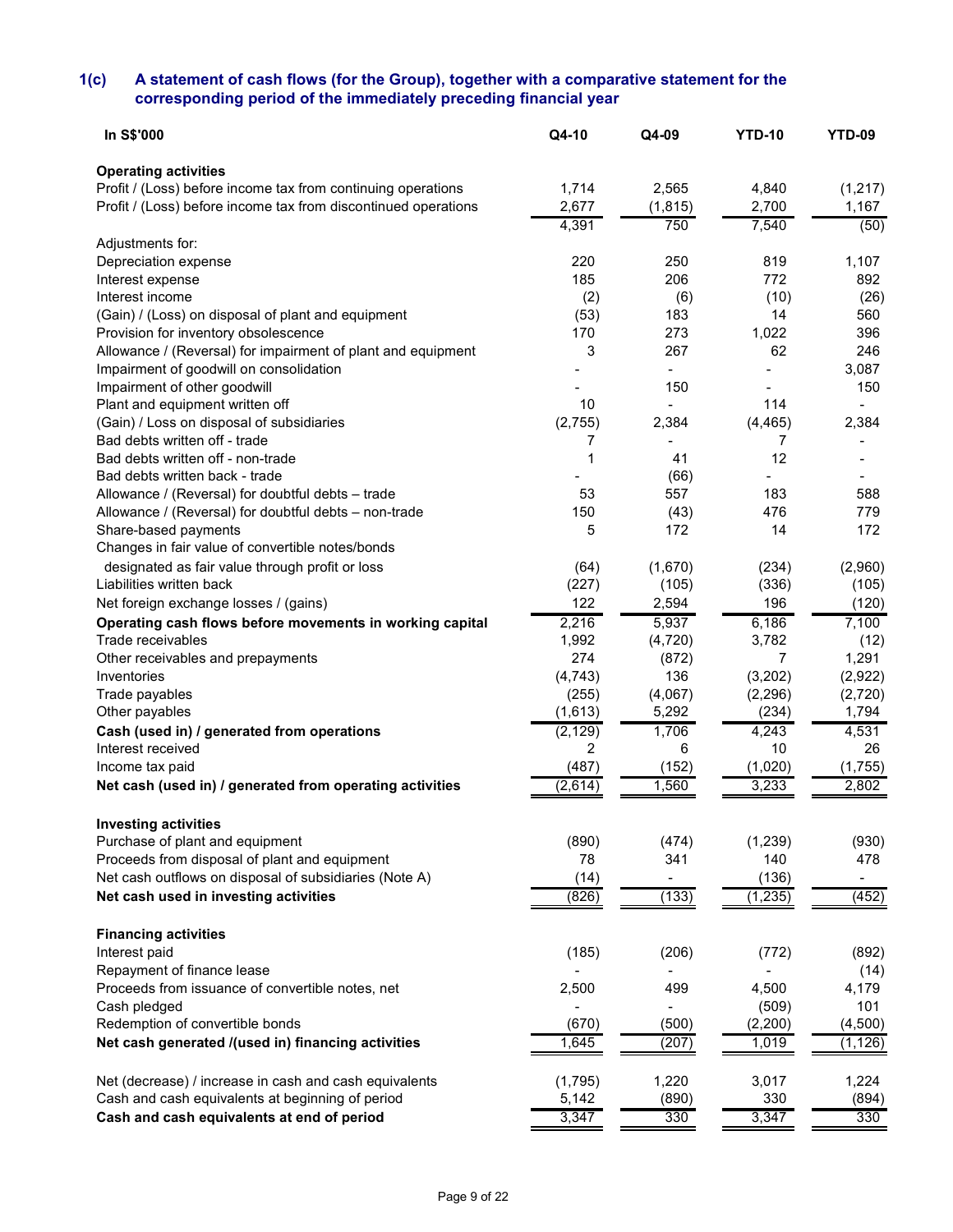## **Notes**

## **A. Disposal of subsidiaries**

In 1Q-10, the Group deregistered ACCS PRC Limited, a wholly-owned dormant subsidiary held through Accord Customer Care Solution (Asia) Limited.

In 2Q-10, the Group commenced liquidation of its wholly-owned subsidiary mDR (New Zealand) Ltd.

In 3Q-10, the Group disposed its wholly-owned subsidiaries Accord Customer Care Solution (Asia) Limited, Accord Customer Care Solutions (Suzhou) Co Ltd and Accord CCS (Thailand) Co. Ltd, and majority-owned subsidiary Pacific Cellular (Thailand) Limited.

In 4Q-10, the Group disposed its wholly owned subsidiaries mDR Services (India) Private Limited and Accord Customer Care Solutions (India) Private Limited, and deregistered its wholly-owned subsidiary PT Accord Express Customer Care Solutions and majority-owned subsidiary PT Accord Customer Care Solutions.

The carrying value of assets disposed and liabilities discharged were as follows:

| <b>In S\$'000</b>                                        | Q4-10    | Q4-09   | <b>YTD-10</b> | <b>YTD-09</b> |
|----------------------------------------------------------|----------|---------|---------------|---------------|
| Assets                                                   | 14       | 1.462   | 545           | 1,462         |
| Liabilities                                              | (1,217)  | (786)   | (1,835)       | (786)         |
| Net assets / (liabilities) derecognised                  | (1,203)  | 676     | (1,290)       | 676           |
| Less: Non-controlling interests                          | 107      |         | 139           |               |
| Net assets / (liabilities) disposed                      | (1, 310) | 676     | (1, 429)      | 676           |
| Net assets / (liabilities) disposed as above             | (1,310)  | 676     | (1, 429)      | 676           |
| Reclassification of currency translation reserve         | (1, 445) | 1,708   | (3,036)       | 1,708         |
| Gain / (Loss) on disposal<br>Cash proceeds from disposal | 2,755    | (2,384) | 4.465         | (2, 384)      |
| Less: Cash balance in subsidiaries disposed of           | (14)     |         | (136)         |               |
| Net cash outflows on disposal                            | (14)     |         | (136)         |               |

## **B. Cash and cash equivalent at end of period comprise of:**

| In S\$'000                | 31-Dec-10 | 31-Dec-09 |
|---------------------------|-----------|-----------|
| Cash                      | 14.249    | 10,895    |
| Bank overdrafts           | (8,678)   | (8, 850)  |
| Less: Cash pledged        | (2,224)   | (1,715)   |
| Cash and cash equivalents | 3.347     | 330       |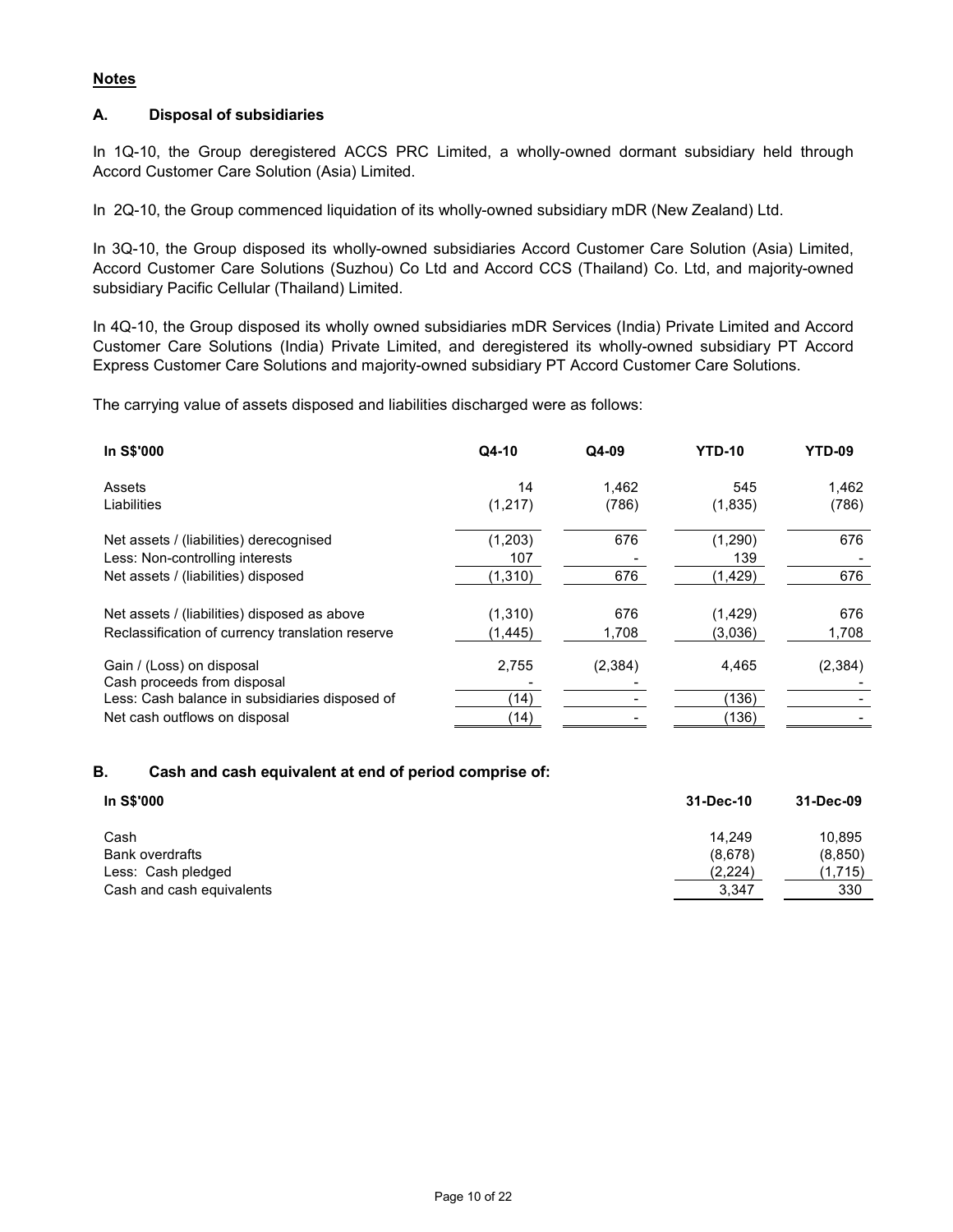## **1(d)(i) A statement (for the issuer and Group) showing either (i) all changes in equity or (ii) changes in equity other than those arising from capitalisation issues and distributions to shareholders, together with a comparative statement for the corresponding period of the immediately preceding financial year**

| In S\$'000                                            | <b>Share</b><br>capital | Capital<br>redemption<br>reserve | <b>Share</b><br>options<br>reserve | <b>Translation</b><br>reserve | <b>Revenue</b><br>reserve | <b>Attributable</b><br>to equity<br>holders<br>of the<br>Company | <b>Minority</b> | <b>Total</b> |
|-------------------------------------------------------|-------------------------|----------------------------------|------------------------------------|-------------------------------|---------------------------|------------------------------------------------------------------|-----------------|--------------|
| Group                                                 |                         |                                  |                                    |                               |                           |                                                                  |                 |              |
| Balance as at 1 January 2010                          | 104,466                 | 22                               | 1,836                              | 2,974                         | (101, 719)                | 7,579                                                            | 2,536           | 10,115       |
| Total comprehensive income / (expense) for the period |                         |                                  |                                    | (492)                         | 300                       | (192)                                                            | 175             | (17)         |
| Issue of shares upon conversion of convertible notes  | 1,000                   |                                  |                                    |                               |                           | 1,000                                                            |                 | 1,000        |
| Balance as at 31 March 2010                           | 105,466                 | $\overline{22}$                  | 1,836                              | 2,482                         | (101, 419)                | 8,387                                                            | 2,711           | 11,098       |
| Total comprehensive income / (expense) for the period |                         |                                  |                                    | (49)                          | 535                       | 486                                                              | 225             | 711          |
| Issue of shares upon conversion of convertible notes  | 1,500                   |                                  |                                    |                               |                           | 1,500                                                            |                 | 1,500        |
| Reversal of expenses related to equity-settled        |                         |                                  |                                    |                               |                           |                                                                  |                 |              |
| share-based payment                                   |                         |                                  | (89)                               |                               | 89                        |                                                                  |                 |              |
| Recognition of share-based payments                   |                         |                                  | 4                                  |                               |                           | 4                                                                |                 |              |
| Balance as at 30 June 2010                            | 106,966                 | $\overline{22}$                  | 1,751                              | 2,433                         | (100, 795)                | 10,377                                                           | 2,936           | 13,313       |
| Total comprehensive income / (expense) for the period |                         |                                  |                                    | (926)                         | 765                       | (161)                                                            | 408             | 247          |
| Recognition of share-based payments                   |                         |                                  | 5                                  |                               |                           | 5                                                                |                 | 5            |
| Balance as at 30 September 2010                       | 106,966                 | $\overline{22}$                  | 1,756                              | 1,507                         | (100, 030)                | 10,221                                                           | 3,344           | 13,565       |
| Total comprehensive income / (expense) for the period |                         |                                  | $\overline{\phantom{0}}$           | (1,370)                       | 3,363                     | 1,993                                                            | 472             | 2,465        |
| Convertible note - Fair value loss                    | (10)                    |                                  |                                    |                               |                           | (10)                                                             |                 | (10)         |
| Issue of shares upon conversion of convertible notes  | 2,500                   |                                  |                                    |                               |                           | 2,500                                                            |                 | 2,500        |
| Disposal of subsidiaries                              |                         |                                  |                                    |                               |                           |                                                                  | (140)           | (140)        |
| Recognition of share-based payments                   |                         |                                  | 5                                  |                               |                           | 5                                                                |                 | 5            |
| Balance as at 31 December 2010                        | 109,456                 | $\overline{22}$                  | 1,761                              | 137                           | (96, 667)                 | 14,709                                                           | 3,676           | 18,385       |
|                                                       |                         |                                  |                                    |                               |                           |                                                                  |                 |              |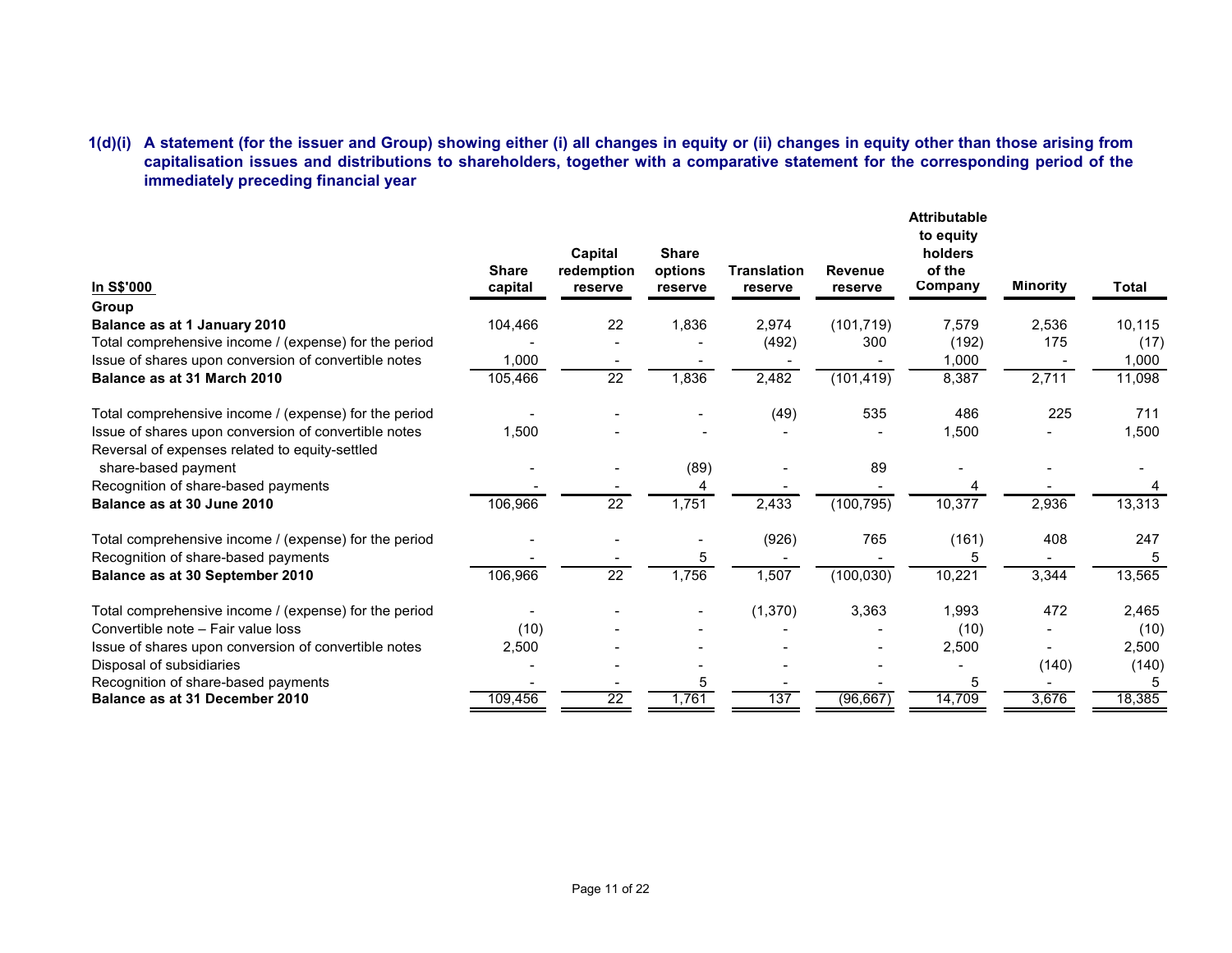| In S\$'000                                                                                                    | <b>Share</b><br>capital | Capital<br>redemption<br>reserve | <b>Share</b><br>options<br>reserve | <b>Translation</b><br>reserve | <b>Revenue</b><br>reserve | <b>Attributable</b><br>to equity<br>holders<br>of the<br>Company | <b>Minority</b> | <b>Total</b>   |
|---------------------------------------------------------------------------------------------------------------|-------------------------|----------------------------------|------------------------------------|-------------------------------|---------------------------|------------------------------------------------------------------|-----------------|----------------|
| Group                                                                                                         |                         |                                  |                                    |                               |                           |                                                                  |                 |                |
| Balance as at 1 January 2009                                                                                  | 99,894                  | 22                               | 2,162                              | 4,289                         | (99, 654)                 | 6,713                                                            | 2,601           | 9,314          |
| Total comprehensive income / (expense) for the period                                                         |                         |                                  |                                    | (1,806)                       | 833                       | (973)                                                            | (50)            | (1,023)        |
| Issue of shares upon conversion of convertible notes                                                          | 150                     |                                  |                                    |                               |                           | 150                                                              |                 | 150            |
| Balance as at 31 March 2009                                                                                   | 100,044                 | $\overline{22}$                  | 2,162                              | 2,483                         | (98, 821)                 | 5,890                                                            | 2,551           | 8,441          |
| Total comprehensive income / (expense) for the period                                                         |                         |                                  |                                    | (820)                         | 1,000                     | 180                                                              | (150)           | 30             |
| Expenses in relation to issuance of convertible notes                                                         | (321)                   |                                  |                                    |                               |                           | (321)                                                            |                 | (321)          |
| Issue of shares upon conversion of convertible notes                                                          | 3,650                   |                                  |                                    |                               |                           | 3,650                                                            |                 | 3,650          |
| Balance as at 30 June 2009                                                                                    | 103,373                 | $\overline{22}$                  | 2,162                              | 1,663                         | (97, 821)                 | 9,399                                                            | 2,401           | 11,800         |
| Total comprehensive income / (expense) for the period<br>Issue of shares upon conversion of convertible notes | 500                     |                                  |                                    | (88)                          | (4, 431)                  | (4, 519)<br>500                                                  | 146             | (4,373)<br>500 |
| Balance as at 30 September 2009                                                                               | 103,873                 | $\overline{22}$                  | 2,162                              | 1,575                         | (102, 252)                | 5,380                                                            | 2,547           | 7,927          |
| Total comprehensive income / (expense) for the period                                                         |                         |                                  |                                    | 1,399                         | 35                        | 1,434                                                            | (11)            | 1,423          |
| Convertible note - Fair value loss                                                                            | 93                      |                                  |                                    |                               |                           | 93                                                               |                 | 93             |
| Reversal of expenses related to equity-settled                                                                |                         |                                  |                                    |                               |                           |                                                                  |                 |                |
| share-based payment                                                                                           |                         |                                  | (498)                              |                               | 498                       |                                                                  |                 |                |
| Issue of shares upon conversion of convertible notes                                                          | 500                     |                                  |                                    |                               |                           | 500                                                              |                 | 500            |
| Recognition of share-based payments                                                                           |                         |                                  | 172                                |                               |                           | 172                                                              |                 | 172            |
| Balance as at 31 December 2009                                                                                | 104,466                 | $\overline{22}$                  | 1,836                              | 2,974                         | (101, 719)                | 7,579                                                            | 2,536           | 10,115         |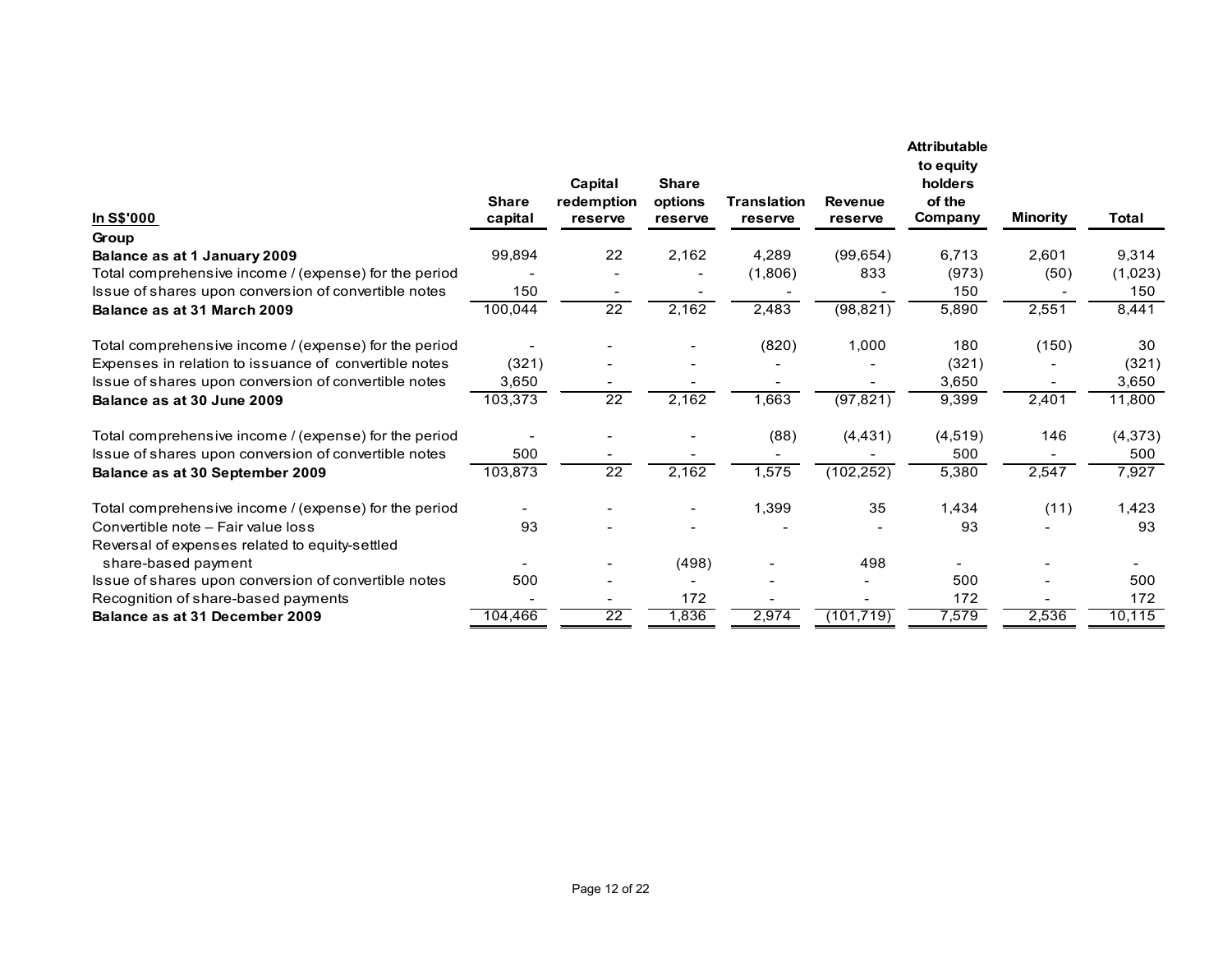|                                                       | <b>Share</b>   | Capital<br>redemption | <b>Share</b><br>options | <b>Revenue</b> |              |
|-------------------------------------------------------|----------------|-----------------------|-------------------------|----------------|--------------|
| In S\$'000                                            | capital        | reserve               | reserve                 | reserve        | <b>Total</b> |
| Company                                               |                |                       |                         |                |              |
| Balance as at 1 January 2010                          | 104,466        | 22                    | 1,836                   | (103, 378)     | 2,946        |
| Total comprehensive income / (expense) for the period |                |                       |                         | (135)          | (135)        |
| Issue of shares upon conversion of convertible notes  | 1,000          |                       |                         |                | 1,000        |
| Balance as at 31 March 2010                           | 105,466        | 22                    | 1,836                   | (103, 513)     | 3,811        |
| Total comprehensive income / (expense) for the period |                |                       |                         | 1,422          | 1,422        |
| Issue of shares upon conversion of convertible notes  | 1,500          |                       |                         |                | 1,500        |
| Reversal of expenses related to                       |                |                       |                         |                |              |
| equity-settled share-based payment                    |                |                       | (89)                    | 89             |              |
| Recognition of share-based payments                   |                |                       | 4                       |                | 4            |
| Balance as at 30 June 2010                            | 106,966        | 22                    | 1,751                   | (102,002)      | 6,737        |
| Total comprehensive income / (expense) for the period |                |                       | $\overline{a}$          | 3,078          | 3,078        |
| Recognition of share-based payments                   |                |                       | 5                       |                | 5            |
| Balance as at 30 September 2010                       | 106,966        | $\overline{22}$       | 1,756                   | (98, 924)      | 9,820        |
| Total comprehensive income / (expense) for the period |                |                       |                         | 497            | 497          |
| Convertible note - Fair value loss                    | (10)           |                       |                         |                | (10)         |
| Issue of shares upon conversion of convertible notes  | 2,500          |                       |                         |                | 2,500        |
| Recognition of share-based payments                   |                |                       | 5                       |                | 5            |
| Balance as at 31 December 2010                        | 109,456        | 22                    | 1,761                   | (98, 427)      | 12,812       |
|                                                       |                |                       |                         |                |              |
| Balance as at 1 January 2009                          | 99,894         | 22                    | 2,162                   | (96, 463)      | 5,615        |
| Total comprehensive income / (expense) for the period |                |                       |                         | 708            | 708          |
| Issue of shares upon conversion of convertible notes  | 150            |                       |                         |                | 150          |
| Balance as at 31 March 2009                           | 100,044        | 22                    | 2,162                   | (95, 755)      | 6,473        |
| Total comprehensive income / (expense) for the period |                |                       |                         | (764)          | (764)        |
| Expenses in relation to issuance of convertible notes | (321)          |                       |                         |                | (321)        |
| Issue of shares upon conversion of convertible notes  | 3,650          |                       |                         |                | 3,650        |
| Balance as at 30 June 2009                            | 103,373        | 22                    | 2,162                   | (96, 519)      | 9,038        |
| Total comprehensive income / (expense) for the period |                |                       |                         | (2,831)        | (2,831)      |
| Issue of shares upon conversion of convertible notes  | 500            |                       |                         |                | 500          |
| Balance as at 30 September 2009                       | 103,873        | 22                    | 2,162                   | (99, 350)      | 6,707        |
| Total comprehensive income / (expense) for the period | $\blacksquare$ |                       |                         | (4,526)        | (4, 526)     |
| Convertible note - Fair value loss                    | 93             |                       |                         |                | 93           |
| Reversal of expenses related to                       |                |                       |                         |                |              |
| equity-settled share-based payment                    |                |                       | (498)                   | 498            | ۰            |
| Issue of shares upon conversion of convertible notes  | 500            |                       |                         |                | 500          |
| Recognition of share-based payments                   |                |                       | 172                     |                | 172          |
| Balance as at 31 December 2009                        | 104,466        | 22                    | 1,836                   | (103, 378)     | 2,946        |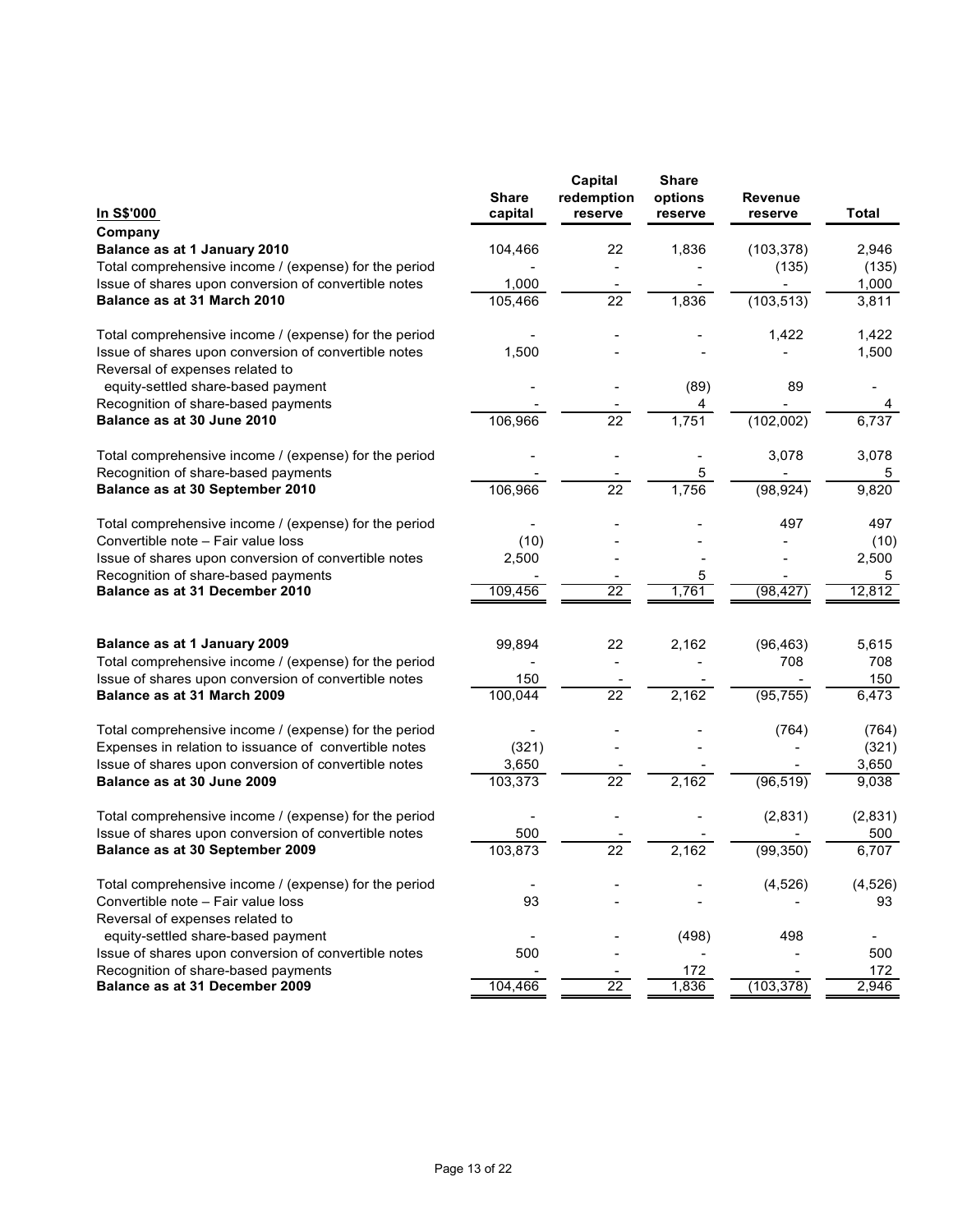**1(d)(ii) Details of any changes in the Company's share capital arising from rights issue, bonus issue, share buy-backs, exercise of share options or warrants, conversion of other issues of equity securities, issue of shares for cash or as consideration for acquisition or for any other purpose since the end of the previous period reported on. State also the number of shares that may be issued on conversion of all the outstanding convertibles as at the end of the current financial period reported on and as at the end of the corresponding period of the immediately preceding financial year** 

#### **Issued Share Capital**

The Company issued an additional 555,555,552 new ordinary shares during the quarter ended 31 December 2010 (4Q09: 111,111,111) at \$0.0045 (4Q09: \$0.0045) per share through conversion of convertible notes.

As a result, the Company's issued and paid-up capital increased to \$109,456,727 divided into 3,737,505,521 shares as at 31 December 2010.

#### **Convertibles**

#### **(i) Share options**

The Company has a share option scheme known as mDR Limited Share Option Scheme 2003 which was approved by members of the Company at the Extraordinary General Meeting held on 13 January 2003.

At 31 December 2010, there were 39,495,274 (31 December 2009: 31,218,126) outstanding share option, which comprised approximately 1.1% of the Company's share capital of 3,737,505,521 issued shares at 31 December 2010.

## **(ii) Convertibles Notes**

At 31 December 2010, there were \$50,000 (31 December 2009: \$550,000) outstanding convertible notes which would entitle the holders to subscribe for a total of 9,259,259 (31 December 2009: 122,222,222) ordinary shares. Subsequent to 31 December 2010, the outstanding notes of \$50,000 were fully converted into equity shares before expiry of the Notes on 17 February 2011.

## **(iii) Convertible Bonds**

On the outstanding convertible bonds amounting to \$5.30 million, \$1.3 million and \$4.0 million matured on 31 December 2009 and 30 June 2010 respectively. The Group and bondholders are in the midst of completing its proposed debt restructuring plan. Please refer to Note 4 on page 6 for further details.

If the bondholders had opted to convert the loans into equity shares on 31 December 2010, the number of shares issued for \$5.30 million (31 December 2009: 7.50 million) convertible bonds would have been 981,481,481 (31 December 2009: 1,595,744,681).

Save as disclosed above, the Company has no other outstanding convertibles and treasury shares at 31 December 2010 and 31 December 2009.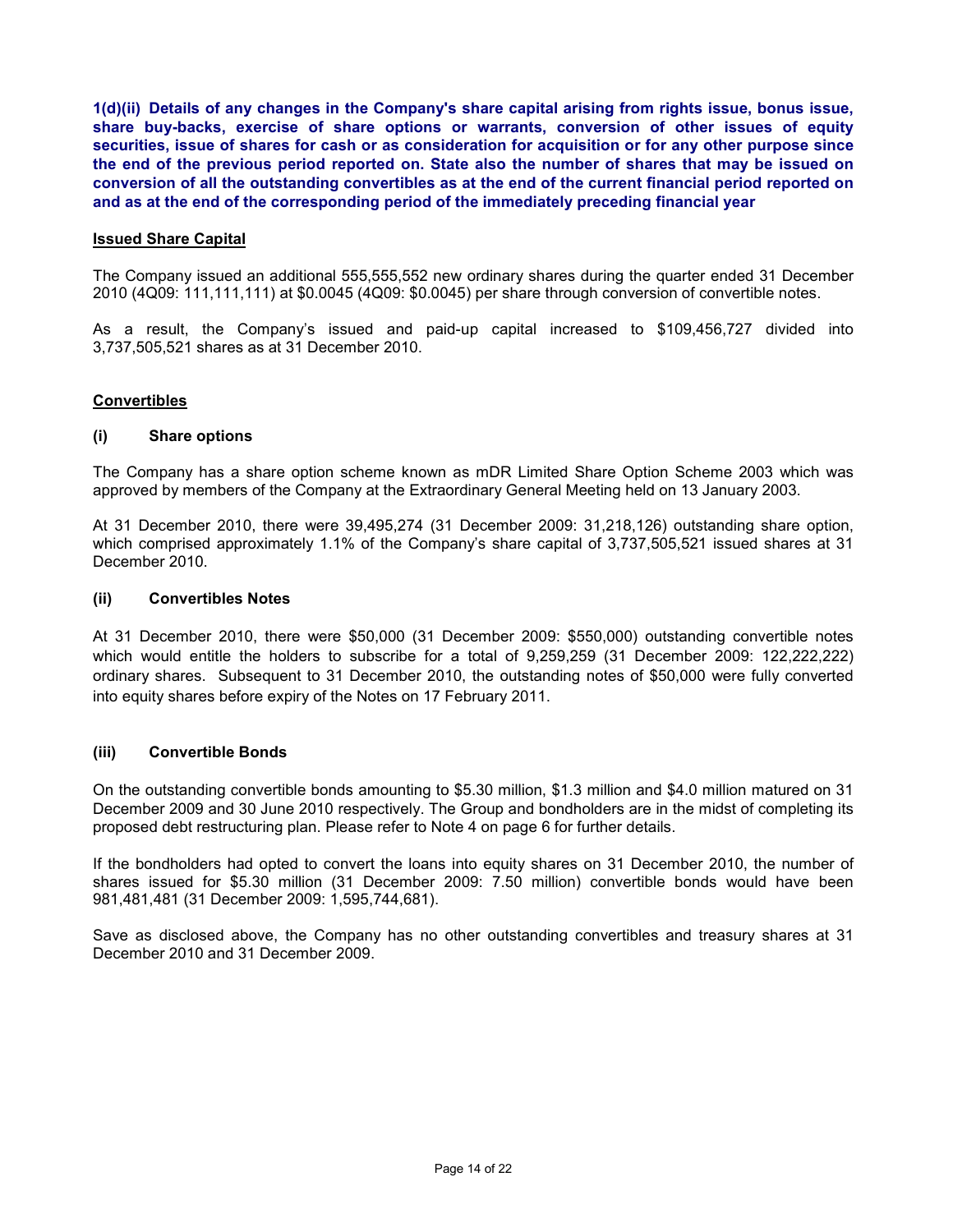#### **1(d)(iii)To show the total number of issued shares excluding treasury shares as at the end of the current financial period and as at the end of the immediately preceding year.**

|                    | Number of ordinary shares |               |  |  |
|--------------------|---------------------------|---------------|--|--|
|                    | 31-Dec-10                 | 31-Dec-09     |  |  |
| Issued and paid up | <u>3.737.505.521</u>      | 2.626.394.414 |  |  |

#### **1(d)(iv) A statement showing all sales, transfers, disposal, cancellation and/or use of treasury shares as at the end of the current financial period reported on.**

Not applicable

**2. Whether the figures have been audited, or reviewed and in accordance with which standard** 

The figures have not been audited or reviewed by the auditors of the Company.

#### **3. Where the figures have been audited or reviewed, the auditors' report (including any qualifications or emphasis of matter)**

Not applicable

#### **4. Whether the same accounting policies and methods of computation as in the issuer's most recently audited annual financial statements have been applied**

The Group has applied the same accounting policies and methods of computation in the financial statements for the current financial period as compared with those used in the audited financial statements for the financial year ended 31 December 2009.

## **5. If there are any changes in the accounting policies and methods of computation, including any required by an accounting standard, what has changed, as well as the reasons for, and the effect of, the change**

The Group has adopted all the new and revised Singapore Financial Reporting Standards ("FRS") for accounting periods beginning 1 January 2010, where applicable.

The adoption of new / revised FRS and INT FRS does not result in changes to the Group's and the Company's accounting policies and has no material effect on the amounts reported for the current or prior period.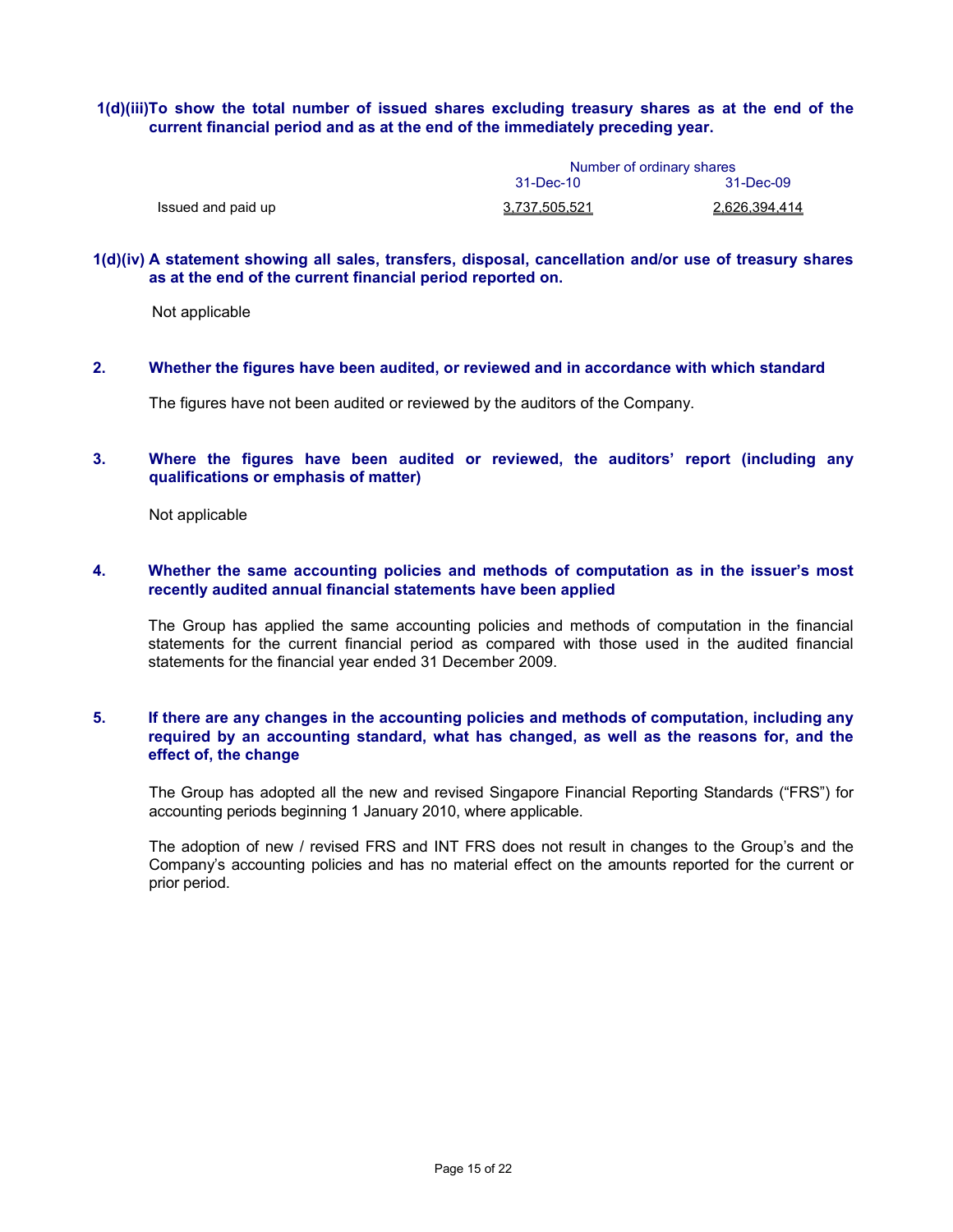## **6. Earnings per ordinary share of the Group for the current period reported on and the corresponding period of the immediately preceding financial year, after deducting any provision for preference dividends**

| Earnings per ordinary share<br>(based on consolidated net profit/(loss)<br>attributable to equity holders of the Company) | Q4-10<br>cents | Q4-09<br>cents | <b>YTD-10</b><br>cents | YTD-09<br>cents  |
|---------------------------------------------------------------------------------------------------------------------------|----------------|----------------|------------------------|------------------|
| From continuing and discontinued operations:                                                                              |                |                |                        |                  |
| - Basic                                                                                                                   | 0.11           | 0.00           | 0.16                   | ( 0.12)          |
| - Fully diluted                                                                                                           | 0.08           | 0.00           | 0.12                   | (0.08)           |
| From continuing operations:<br>- Basic<br>- Fully diluted                                                                 | 0.03<br>0.02   | 0.08<br>0.06   | 0.08<br>0.06           | (0.17)<br>(0.12) |
| From discontinuing operations:                                                                                            |                |                |                        |                  |
| - Basic                                                                                                                   | 0.08           | (0.08)         | 0.08                   | 0.05             |
| - Fully diluted                                                                                                           | 0.06           | (0.06)         | 0.06                   | 0.04             |

Basic earnings per ordinary share is computed based on the weighted average number of shares in issue during the period of 3,137,931,704 (31 December 2009: 2,209,198,830).

Fully diluted earnings per ordinary share is computed based on the weighted average number of shares during the period adjusted for the effect of all potential dilutive ordinary shares of 4,149,991,572 (31 December 2009: 3,173,959,103).

#### **7. Net asset value (for the issuer and Group) per ordinary share based on issued share capital of the issuer at the end of the (a) current period reported on and (b) immediately preceding financial year**

|                                      | Group                     |                    | Company                  |                           |  |
|--------------------------------------|---------------------------|--------------------|--------------------------|---------------------------|--|
|                                      | 31-Dec-10<br><b>Cents</b> | 31-Dec-09<br>Cents | 31-Dec10<br><b>Cents</b> | 31-Dec-09<br><b>Cents</b> |  |
| Net Asset Value ("NAV") per<br>share | 0.39                      | 0.29               | 0.34                     | 0.11                      |  |

The NAV per share as at 31 December 2010 is calculated based on 3,737,505,521 (31 December 2009: 2,626,394,414) ordinary shares.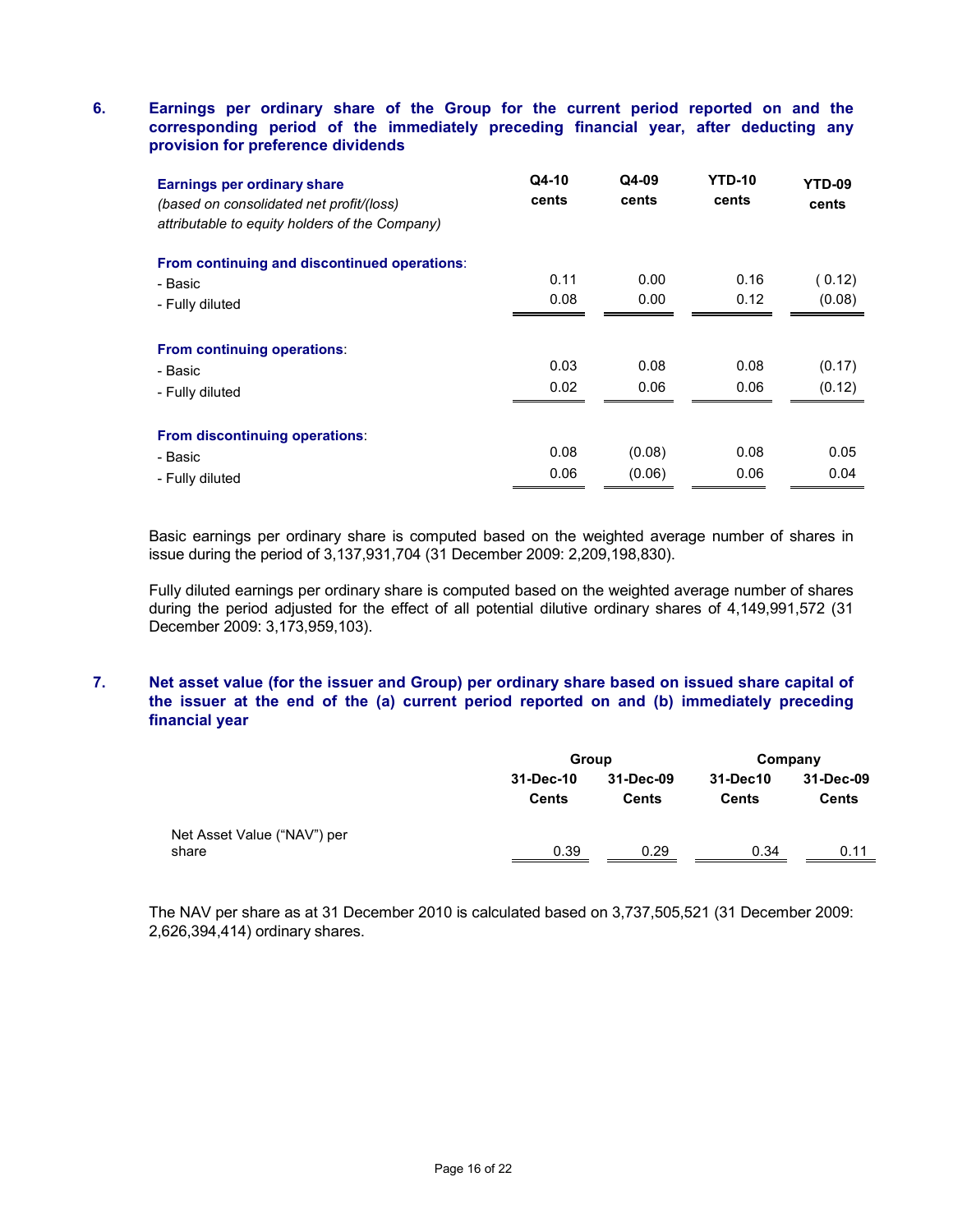**8. A review of the performance of the Group, to the extent necessary for a reasonable understanding of the Group's business. The review must discuss any significant factors that affected the turnover, costs, and earnings of the Group for the current financial period reported on, including (where applicable) seasonal or cyclical factors. It must also discuss any material factors that affected the cash flow, working capital, assets or liabilities of the Group during the current financial period reported on** 

#### **Revenue and Profit after income tax**

Revenue on quarter-on-quarter and year-on-year basis increased by 47% and 41% respectively, the increase being entirely from DMS businesses. DMS distribution and retail businesses in 4Q-10 and YTD-10 were relatively higher compared to 4Q-09 and YTD-09 due to the improving economy since the last quarter of 2009.

In 4Q-10, the Group reported net profit after tax from continuing operations of \$1.2 million; if net noncash charges (except for depreciation) were excluded, the Group's operating profit would be at \$1.6 million (Please refer to page 2 under Note 1). For 4Q-09, the fair value gain on convertible notes/bonds of \$1.7 million had contributed significantly to the net profit of \$1.8 million. Excluding the fair value gain and other net non-cash items, the Group's operating profit would have been \$0.9 million for 4Q-09 (Please refer to page 2 under Note 1).

For YTD-10, the Group reported net profit after tax from continuing operations of \$3.5 million, compared to net loss after tax of \$3.8 million in YTD-09. If net non-cash items were excluded, the Group would have reported an operating profit of \$4.9 million in YTD-10, compared to an operating loss of \$1.2 million in YTD-09 (Please refer to page 2 under Note 1).

The improvement in operating performance in 4Q-10 and YTD-10 as compared to the corresponding periods in 2009 was mainly due to the higher contributions from DMS businesses.

#### **Cash Flows**

Net increase in cash outflows for Q4-10 as compared to the corresponding period in 2009 is due to more purchases of handsets and mobile accessories at period end.

Year-on-year, net cash inflows for 2010 was comparatively higher in view of the lower redemption of convertible bonds compared to 2009.

As at 31 December 2010, the Group's working capital increased to \$14.2 million, up from \$6.0 million as at 31 December 2009.

#### **9. Where a forecast, or a prospect statement, has been previously disclosed to shareholders, any variance between it and the actual results**

Not applicable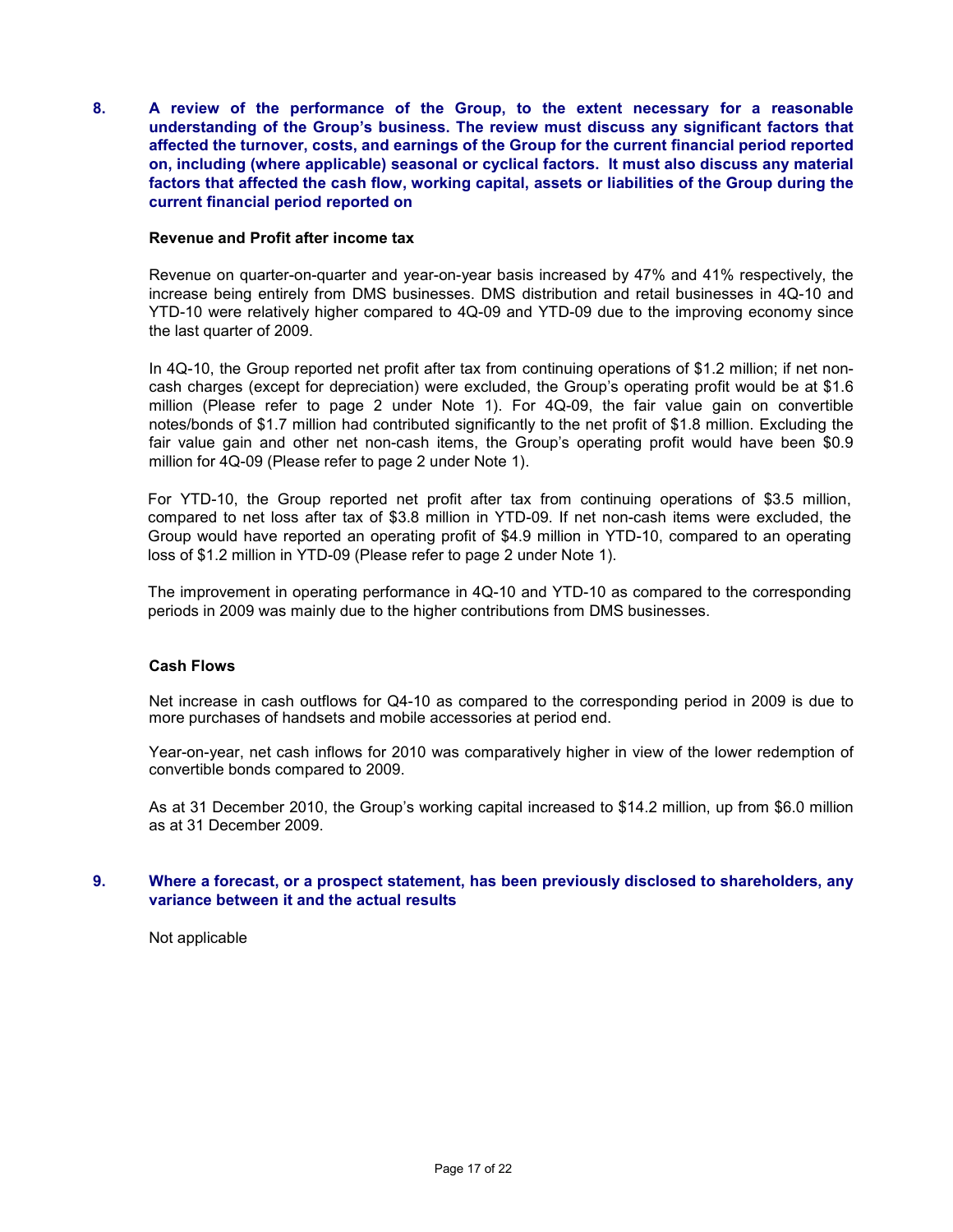## **10. A commentary at the date of the announcement of the competitive conditions of the industry in which the Group operates and any known factors or events that may affect the Group in the next reporting period and the next 12 months**

 The proposed debt restructuring exercise remains outstanding. In the meantime, the Group has commenced monthly repayments of its borrowings to the banks under the proposed debt restructuring plan with effect from 31 January 2010, and continues to be able to meet its financial obligations to the lenders based on the proposed debt restructuring plan.

The Singapore economy is expected to grow between 4% to 6% in this financial year. The Group, being in the local retail and distribution business, looks forward to benefitting from this continued growth.

## **11. Dividend**

## *(a) Current Financial Period Reported On*

Any dividend declared for the current financial period reported on?

None

## *(b) Corresponding Period of the Immediately Preceding Financial Year*

 Any dividend declared for the corresponding period of the immediately preceding financial year?

None

#### **(c) Date payable**

Not applicable

#### **(d) Books closure date**

Not applicable

#### **12. If no dividend has been declared/recommended, a statement to that effect**

No dividend has been declared or recommended for the period.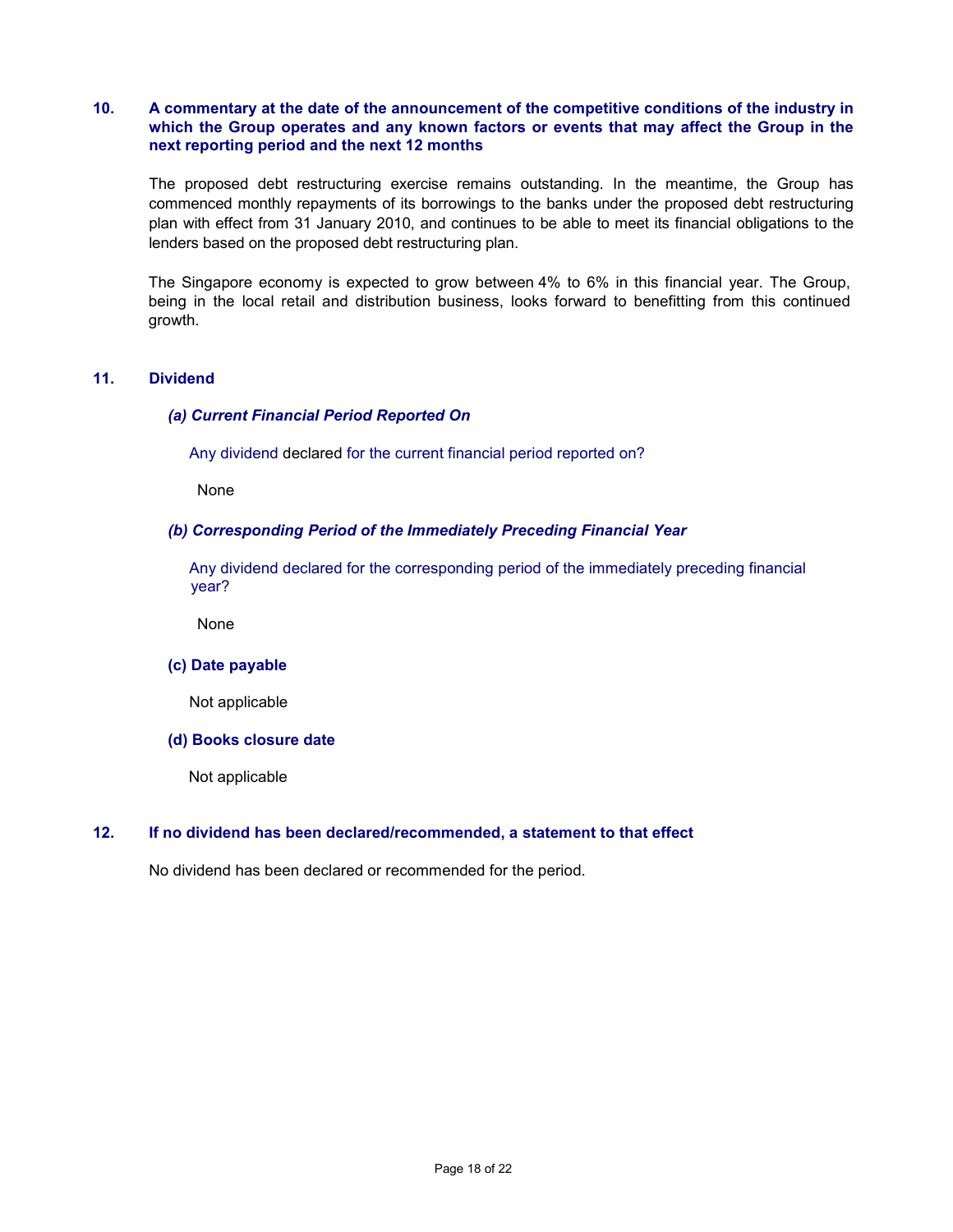#### **13. Segment revenue and results for business or geographical segments (of the group) in the form presented in the issuer's most recently audited annual financial statements, with comparative information for the immediately preceding year.**

For management purposes, the Group is organized in two business segments, After-Market Services ("AMS") and Distribution Management Solutions ("DMS"). The segments are the basis which the Group reports information to the Group's chief operating decision maker for the purposes of resource allocation and assessment of the segment information.

## **(a) Business Segments**

# **FY2010**

|                                                                                          | <b>Continuing operations</b> |                      |                              |                        | <b>Discontinued</b><br>operations | <b>Total</b>                       |
|------------------------------------------------------------------------------------------|------------------------------|----------------------|------------------------------|------------------------|-----------------------------------|------------------------------------|
|                                                                                          | <b>AMS</b><br>\$'000         | <b>DMS</b><br>\$'000 | <b>Unallocated</b><br>\$'000 | <b>Total</b><br>\$'000 | <b>AMS</b><br>\$'000              | \$'000                             |
| <b>Segment revenue</b><br>External<br>Inter-segment                                      | 18,775                       | 297,004              |                              | 315,779                | 139<br>$\blacksquare$             | 315,918                            |
|                                                                                          | 18,775                       | 297,004              |                              | 315,779                | 139                               | 315,918                            |
| <b>Segment result</b>                                                                    | (2,380)                      | 6,681                |                              | 4,301                  | (1,386)                           | 2,915                              |
| <b>Rental income</b><br>Dividend income<br>Gain from disposal of                         |                              |                      |                              | 653<br>152             |                                   | 653<br>152                         |
| discontinued operations<br>Net foreign exchange                                          |                              |                      |                              |                        | 4,465                             | 4,465                              |
| (loss)/gain<br>Loss on disposal of plant and                                             |                              |                      |                              | 58                     | (487)                             | (429)                              |
| equipment<br>Change in fair value of                                                     |                              |                      |                              | (7)                    | (7)                               | (14)                               |
| financial liabilities<br>designated as at fair value                                     |                              |                      |                              | 234                    |                                   | 234                                |
| Liabilities written back<br><b>Finance costs</b>                                         |                              |                      |                              | 211<br>(762)           | 125<br>(10)                       | 336<br>(772)                       |
| Profit before income tax<br>Income tax expense                                           |                              |                      |                              | 4,840<br>(1, 291)      | 2,700<br>(7)                      | 7,540<br>(1, 298)                  |
| Net profit for the year                                                                  |                              |                      |                              | 3,549                  | 2,693                             | 6,242                              |
| <b>Segment assets</b>                                                                    | 5,972                        | 50,530               | 2,350                        | 58,852                 | $\blacksquare$                    | 58,852                             |
| <b>Segment liabilities</b>                                                               | (12, 171)                    | (26, 644)            | (1,652)                      | (40, 467)              |                                   | (40, 467)                          |
| <b>Other segment information</b><br>Capital expenditure<br>Depreciation and amortisation | 20<br>95                     | 1,219<br>702         |                              | 1,239<br>797           | 22                                | 1,239<br>819                       |
| Impairment of plant and<br>Equipment<br>Impairment of goodwill                           | 62<br>$\overline{a}$         |                      |                              | 62<br>$\blacksquare$   |                                   | 62<br>$\qquad \qquad \blacksquare$ |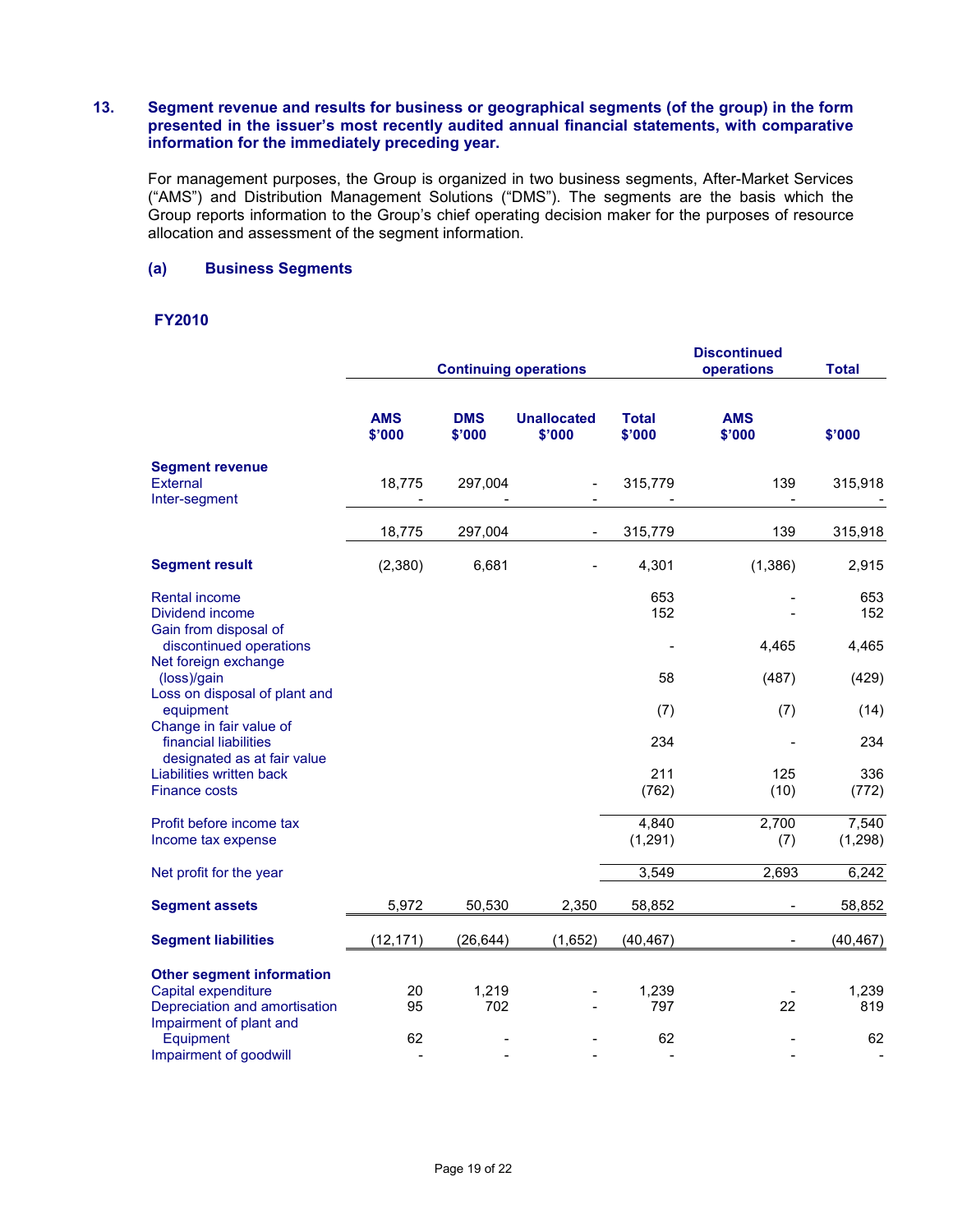## **FY2009**

|                                                                                 | <b>Continuing operations</b> |                      |                              | <b>Discontinued</b><br>operations | <b>Total</b>         |                  |
|---------------------------------------------------------------------------------|------------------------------|----------------------|------------------------------|-----------------------------------|----------------------|------------------|
|                                                                                 | <b>AMS</b><br>\$'000         | <b>DMS</b><br>\$'000 | <b>Unallocated</b><br>\$'000 | <b>Total</b><br>\$'000            | <b>AMS</b><br>\$'000 | \$'000           |
| <b>Segment revenue</b><br>External<br>Inter-segment                             | 19,783                       | 204,896              |                              | 224,679                           | 5,236                | 229,915          |
|                                                                                 | 19,783                       | 204,896              |                              | 224,679                           | 5,236                | 229,915          |
| <b>Segment result</b>                                                           | (3,655)                      | 1,008                |                              | (2,647)                           | (289)                | (2,936)          |
| <b>Rental income</b>                                                            |                              |                      |                              | 349                               |                      | 349              |
| Loss from disposal of<br>discontinued operations<br>Net foreign exchange        |                              |                      |                              |                                   | (2, 384)             | (2, 384)         |
| (loss)/gain                                                                     |                              |                      |                              | (492)                             | 3,903                | 3,411            |
| Loss on disposal of plant and<br>equipment<br>Change in fair value of           |                              |                      |                              | (497)                             | (61)                 | (558)            |
| financial liabilities                                                           |                              |                      |                              | 2,960                             |                      | 2,960            |
| designated as at fair value<br><b>Finance costs</b>                             |                              |                      |                              | (890)                             | (2)                  | (892)            |
| (Loss) Profit before income tax<br>Income tax expense (credit)                  |                              |                      |                              | (1, 217)<br>(2, 584)              | 1,167<br>8           | (50)<br>(2, 576) |
| Net (loss) profit for the year                                                  |                              |                      |                              | (3,801)                           | 1,175                | (2,626)          |
| <b>Segment assets</b>                                                           | 5,248                        | 49,080               | 2,350                        | 56,678                            | 1,422                | 58,100           |
| <b>Segment liabilities</b>                                                      | (16, 690)                    | (28, 738)            | (769)                        | (46, 197)                         | (1,788)              | (47, 985)        |
| <b>Other segment information</b>                                                |                              |                      |                              |                                   |                      |                  |
| Capital expenditure<br>Depreciation and amortisation<br>Impairment of plant and | 42<br>291                    | 888<br>674           |                              | 930<br>965                        | 142                  | 930<br>1,107     |
| Equipment<br>Impairment of goodwill                                             | 3,087                        | 150                  |                              | 3,237                             | 246                  | 246<br>3,237     |

# **(b) Geographical segment**

# **Segment revenue Sales for continuing operations FY2010 FY2009 \$'000 \$'000**  Singapre 223,584 كالموالد المستخدم المستخدم المستخدم المستخدم المستخدم المستخدم المستخدم المستخدم المستخدم المستخدم Malaysia 1,314 1,095 Revenue from continuing operations 315,779 224,679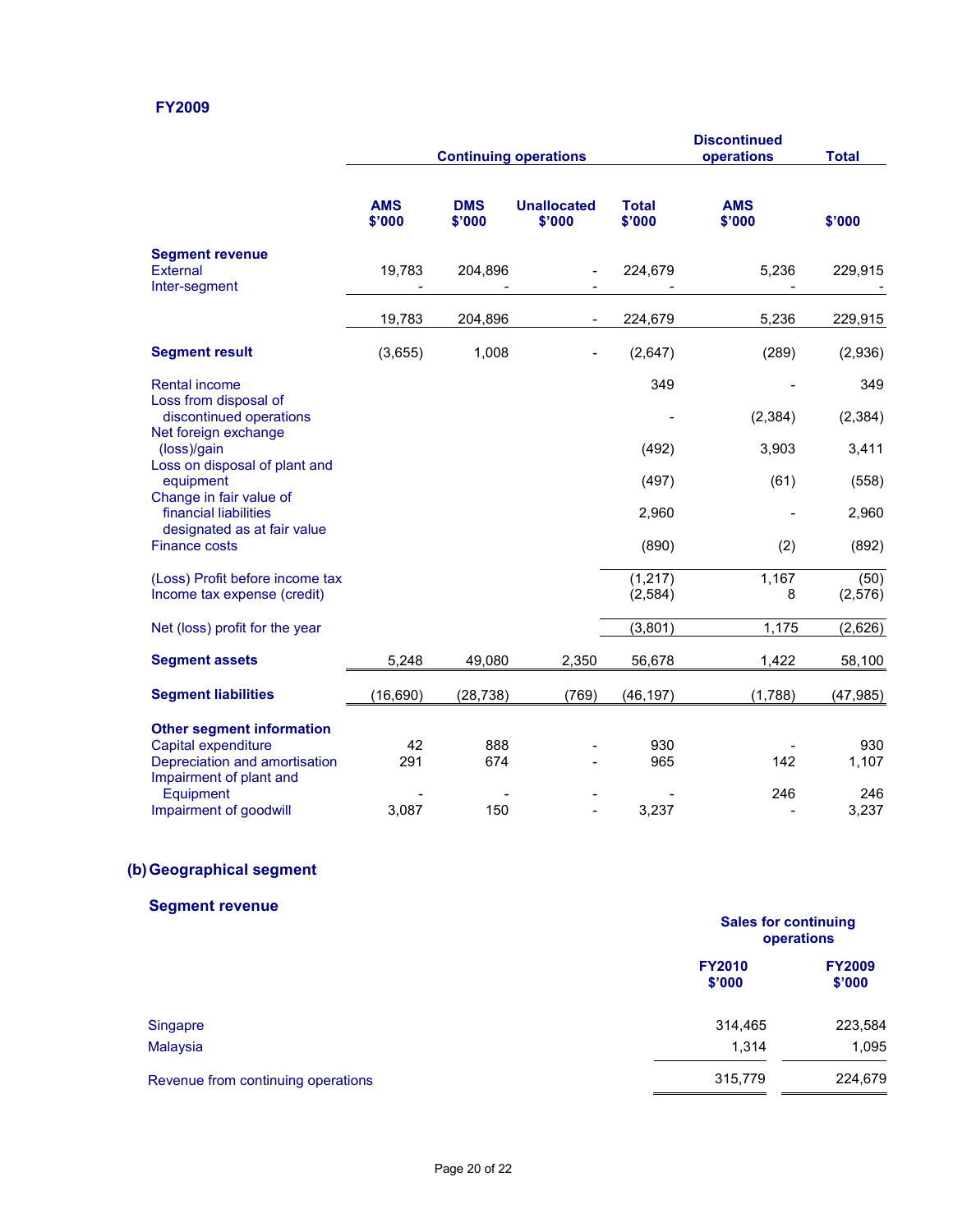## **Other geographical information**

|                                | <b>Segment non-current assets</b> |                         |  |
|--------------------------------|-----------------------------------|-------------------------|--|
|                                | <b>FY2010</b><br>\$'000           | <b>FY2009</b><br>\$'000 |  |
| Singapore                      | 4,376                             | 4,057                   |  |
| <b>Malaysia</b>                | 75                                | 205                     |  |
| <b>Discontinued operations</b> | $\overline{\phantom{a}}$          | 128                     |  |
| <b>Total</b>                   | 4,451                             | 4,390                   |  |

## **14. In the review of performance, the factors leading to any material changes in contribution to turnover and earnings by the business or geographical segments.**

Please refer to paragraphs 8 and 13.

#### **15. A breakdown of sales**

|                                                                                                                                      | <b>Group</b>            |                         |                    |
|--------------------------------------------------------------------------------------------------------------------------------------|-------------------------|-------------------------|--------------------|
|                                                                                                                                      | <b>FY2010</b><br>\$'000 | <b>FY2009</b><br>\$'000 | Inc/ (Dec)<br>$\%$ |
| Sales reported from continuing operations for first<br>half year                                                                     | 139.772                 | 100.456                 | 39                 |
| Operating profit/(loss) from continuing operations<br>after tax before deducting minority interests reported<br>for first half year  | 1,657                   | (776)                   | 314                |
| Sales reported from continuing operations for<br>second half year                                                                    | 176.007                 | 124.223                 | 42                 |
| Operating profit/(loss) from continuing operations<br>after tax before deducting minority interests reported<br>for second half year | 1,892                   | (3,025)                 | 163                |

Financial results for the first half year have been re-presented to show the discontinued operations separately from continuing operations for subsidiaries disposed in the second half of the year.